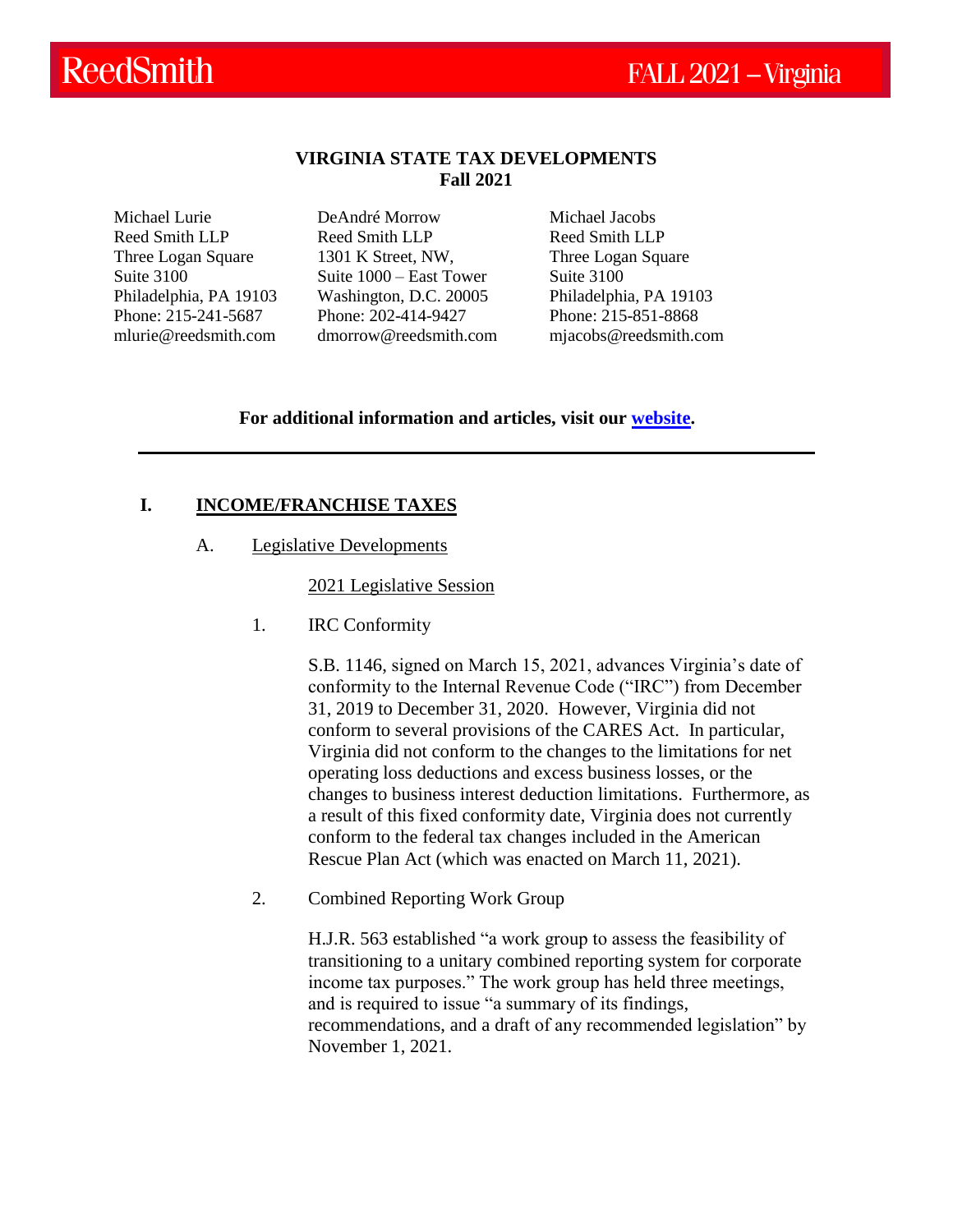#### 2019 Legislative Session

3. Workgroup to Study Interest Deduction Limitation

H.B. 1700 instructed the Department to form a working group to study the impact of the IRC § 163(j) interest deduction limitation, and to promulgate guidelines regarding the interest deduction limitation by December 1, 2019. Under the statute, the guidelines would take effect for the 2018 tax year.

The Department held a working group meeting on May 20, 2019, and solicited comments from members of the working group. Issues that the Department presented at the working group included the effect of differences between federal consolidated groups and Virginia consolidated or combined groups, Virginia's statutory allowance of a 20% deduction of interest disallowed for federal purposes, and Virginia's addback of related member interest expenses that are related to intellectual property. Members of the working group raised questions such as how to resolve timing differences between federal interest carryforwards and Virginia interest deduction and whether penalties or interest would be abated for taxpayers for the 2018 tax year.

On December 26, 2019, the Department issued draft guidelines (Document Number 19-126) that provide that "the limitation" on the deductibility of business interest "applies for Virginia income tax purposes to the extent a taxpayer's deduction for business interest is limited on its federal income tax return and such deduction impacts . . . federal taxable income. . ." The Department's draft guidelines take the position that a taxpayer must recompute its federal taxable income for purposes of determining the Virginia business interest limitation to account for nonconformity with bonus depreciation, carry back of certain net operating losses, cancellation of debt, and deductions for high yield debt obligations. Additionally, the Department's draft guidelines state that the Department will require taxpayers to reconcile the 20% deduction of interest disallowed for federal purposes on future returns.

- B. Judicial Developments
	- 1. Discrimination Against Federal Retirees

*Karl E. Beisel v. Virginia Department of Taxation* (Richmond City Circuit Court, Docket No. 20-4185-3)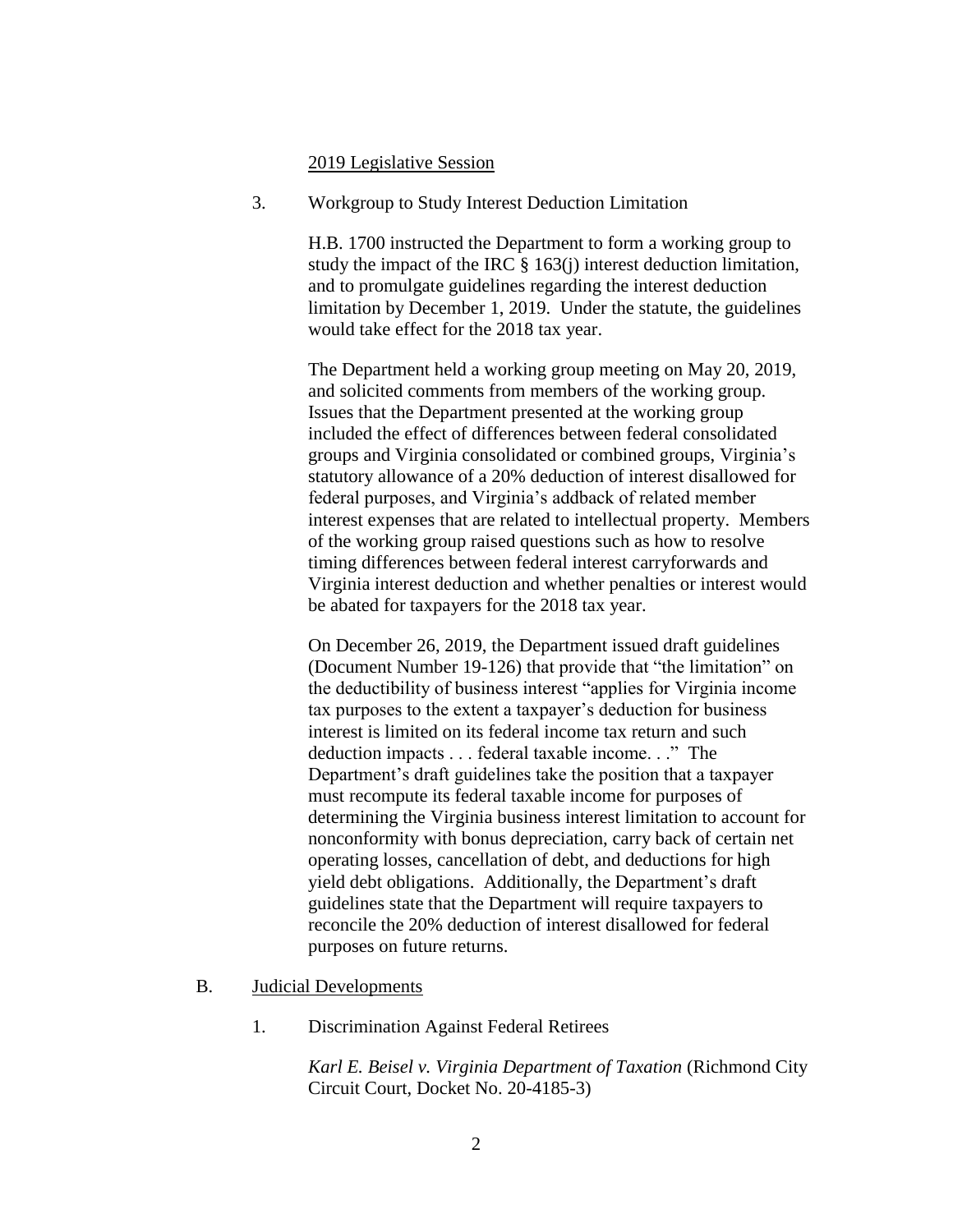The taxpayer in this appeal is a federal retiree who is challenging Virginia's taxation of his retirement income for the 2016 to 2018 tax years. The taxpayer argues that Virginia's income tax discriminates against him in violation of 4 U.S.C. § 111, by "proportionally discriminat[ing]" in favor of state retirees. The same taxpayer had filed a similar complaint in Chesapeake City Circuit Court for the 2011 through 2013 tax years, which was decided in favor of the Department on April 10, 2015.

On September 29, 2020, the Department filed a demurrer and plea in bar that argues that the taxpayer's complaint is precluded by the Chesapeake City Circuit Court's 2015 decision. The Department asserted that the taxpayer's claim in this case "arises from the same conduct previously challenged by [the taxpayer] in his prior suit, [so] he is barred from pursuing this claim in the current proceeding." The court overruled the Departments demurrer and plea in bar on January 6, 2021.

On September 17, 2021, the taxpayer filed a motion *in limine* to exclude the Department's expert witness, or in the alternative, to limit the expert witness' testimony. The Department has retained a law professor as an expert witness to testify on "the history of federal and state taxation of social security income; the ways in which that tax treatment compares to, and is distinct from, the taxation of income of federal retirees, including that provided by or in accordance with the Civil Service Retirement Program ("CSRS") and the Federal Employee Retirement System ("FERS"); and the legality of Virginia's taxation of the income of federal retirees. . . ." The taxpayer has objected that this expert testimony would be "inadmissible, as it seeks to establish matters of law and express conclusions of law."

The case is currently scheduled for a trial on November 10, 2021.

2. Reasonable Cause for Penalty Waiver

*Hunter Lewis v. Virginia Dept. of Taxation*, (Richmond City Circuit Court, Docket No. 20-1779-7)

The taxpayer in this appeal is challenging the Department's imposition of late payment and extension penalties on the grounds that he had reasonable cause. In computing his estimated income tax payments for 2018, the taxpayer consulted with a tax attorney who advised him that he had enough basis in property (an interest in an LLC) that he would not recognize gain when it was sold during 2018. This advice was incorrect, and resulted in the taxpayer's estimated payments being insufficient and penalties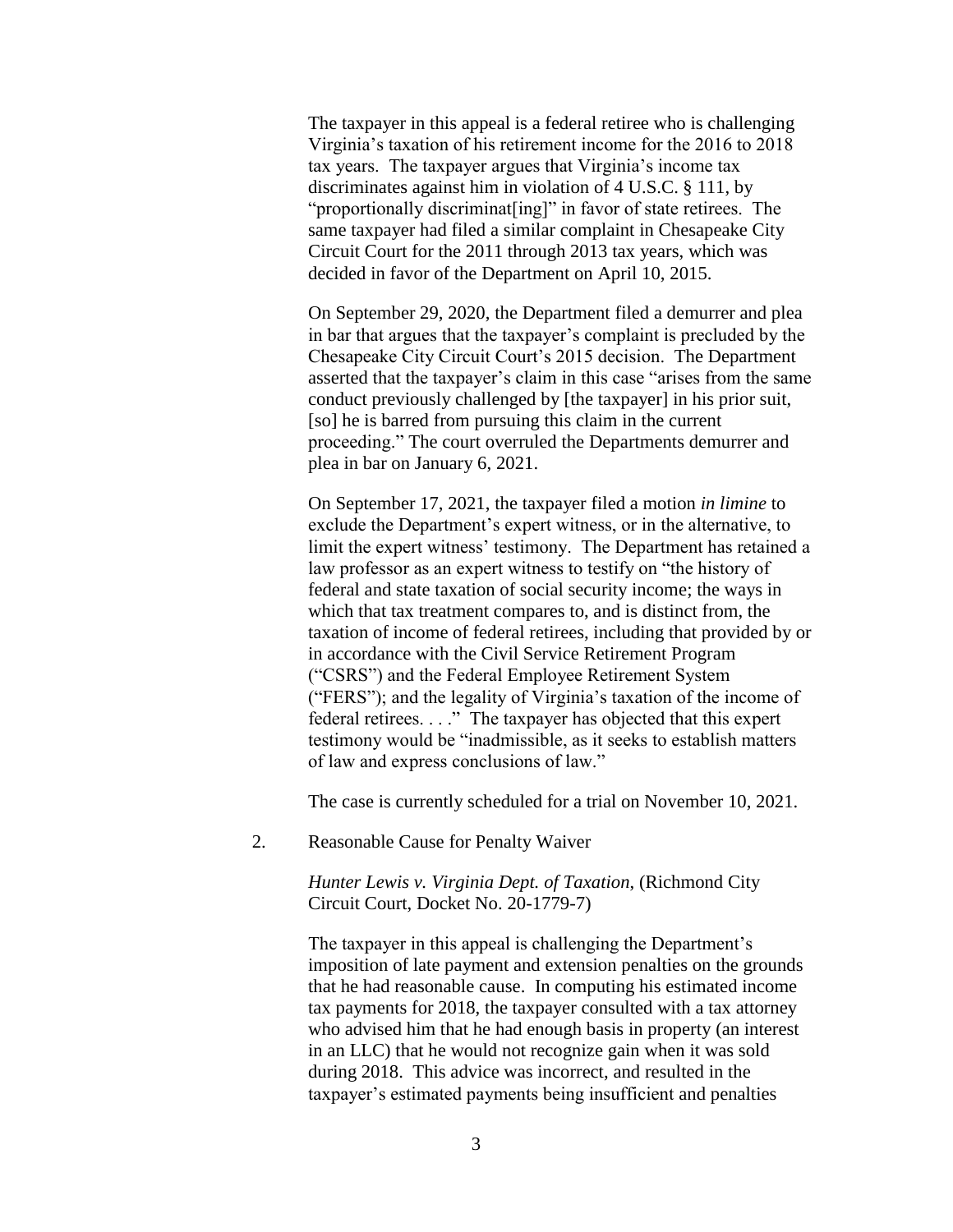being assessed. The taxpayer argues that his reliance on the tax attorney's advice constituted reasonable cause, so penalties should not apply. The taxpayer filed a motion for summary judgment on March 16, 2021. The parties filed an Agreed Order of Nonsuit on September 10, 2021. Based on the procedural posture of this case, it is likely that this nonsuit was implemented as part of a settlement agreement.

3. Intangible Expense Add-Back

*Kohl's Dept. Stores, Inc. v. Virginia Dept. of Taxn.*, 160681, 2018 WL 1414728 (Va. Mar. 22, 2018)

On August 31, 2017, the Virginia Supreme Court issued a decision holding that a taxpayer can claim an exception to Virginia's intangible expense addback on the basis that the related member receiving the intangible payment is "subject to tax" in another state, only to the extent that the intangible payment is included in the apportioned tax base of the related member in another state.

The taxpayer had argued that because the royalty payments it made to its related member were included in the pre-apportionment income reported on the related member's returns filed in other states, the payments were subject to tax in those other states and, as a consequence, the full amount of the payments qualified for the "subject to tax" exception. The Department countered that a taxpayer was only entitled to claim the "subject to tax" exception to the extent that the royalty payments made by the taxpayer were subject to tax in another state on a post-apportionment basis. The Department also argued that this "pro rata" exception only applied if the related member reported the royalty payments on a separate company return.

The Virginia Supreme Court found that the statutory language setting forth the "subject to tax" exemption was ambiguous as to whether a taxpayer that pays tax to another state should receive a full exception or a pro rata exception, but ultimately determined that the Department's interpretation that the exception as applying on a pro rata basis was entitled to deference. The court also noted that "an interpretation of the subject-to-tax exception that would result in a taxpayer's ability to avoid the addback statute would be unreasonable in light of the statute's purpose and intent." In a footnote, the court acknowledged that in the years following the original enactment of the intangible expense addback provision, the legislature had considered and rejected bills that would have enacted statutory language that unambiguously applied the exception on a pro rata basis. However, the court noted that the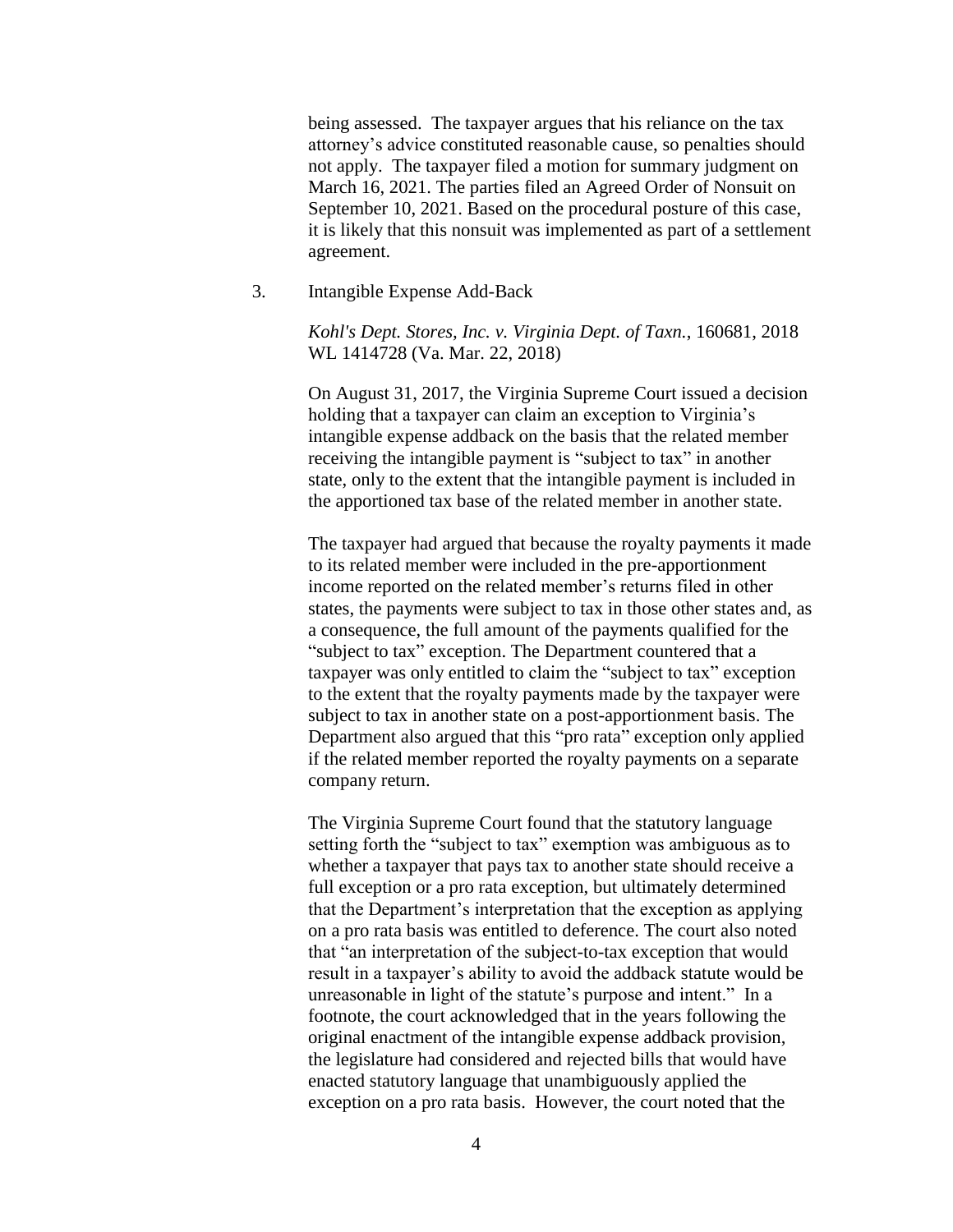failed bills "provide examples of how the subject-to-tax exception could be unambiguously worded to apply on a post-apportionment basis," but do "not contradict our conclusion that the version of the statute before us is ambiguous."

In a concession to taxpayers, the court rejected the Department's limitation of the "subject to tax" exception to amounts included in returns filed by the related member in separate filing states. The court held that a royalty payment was subject to tax "[t]o the extent that the royalties were actually taxed by the Separate Return States, Combined Return States, or Addback States." The court remanded the case to the circuit court to determine the proper amount of the taxpayer's subject to tax exception determined on a pro rata basis.

Three of the seven justices joined in a dissenting opinion. The dissent argues that the plain language of the statute is unambiguous and supports a full deduction, and that the Department's rulings cannot make an unambiguous statute ambiguous. The dissent tracks the various proposed and adopted legislative changes to the "subject to tax" exception, and argued that this post-enactment history demonstrated that the legislature did not intend for the "subject to tax" exception, as originally enacted, to be applied on a pro rata basis. The dissent also criticizes the majority for using judicial construction to implement what the majority might believe represents good policy, rather than leaving policy issues to the legislature.

On September 25, 2017, Kohl's filed a petition for rehearing, arguing that the Virginia Supreme Court erred by deferring to the Department's position because Virginia statute prohibits courts from giving weight to the Department's interpretation when that position has not been reduced to a regulation. Recognizing that it had improperly relied on the Department's interpretation of Va. Code Sec. 58.1-402 $(B)(8)(a)(1)$  in its earlier decision, the Virginia Supreme Court granted the taxpayer's petition for rehearing.

In its revised decision, the Virginia Supreme Court omitted language from the original decision affording deference to the Department's interpretation of the addback statute and focused its statutory construction analysis on deciphering the legislative intent. Based on its revised analysis, the Virginia Supreme Court reached the same conclusion that it reached in its earlier decision; that is, that the "subject to tax" exception is limited to the portion of the intangible expense actually taxed in the other state. In doing so, as three justices pointed out in a revised dissenting opinion, the majority disregarded the canon of statutory construction that an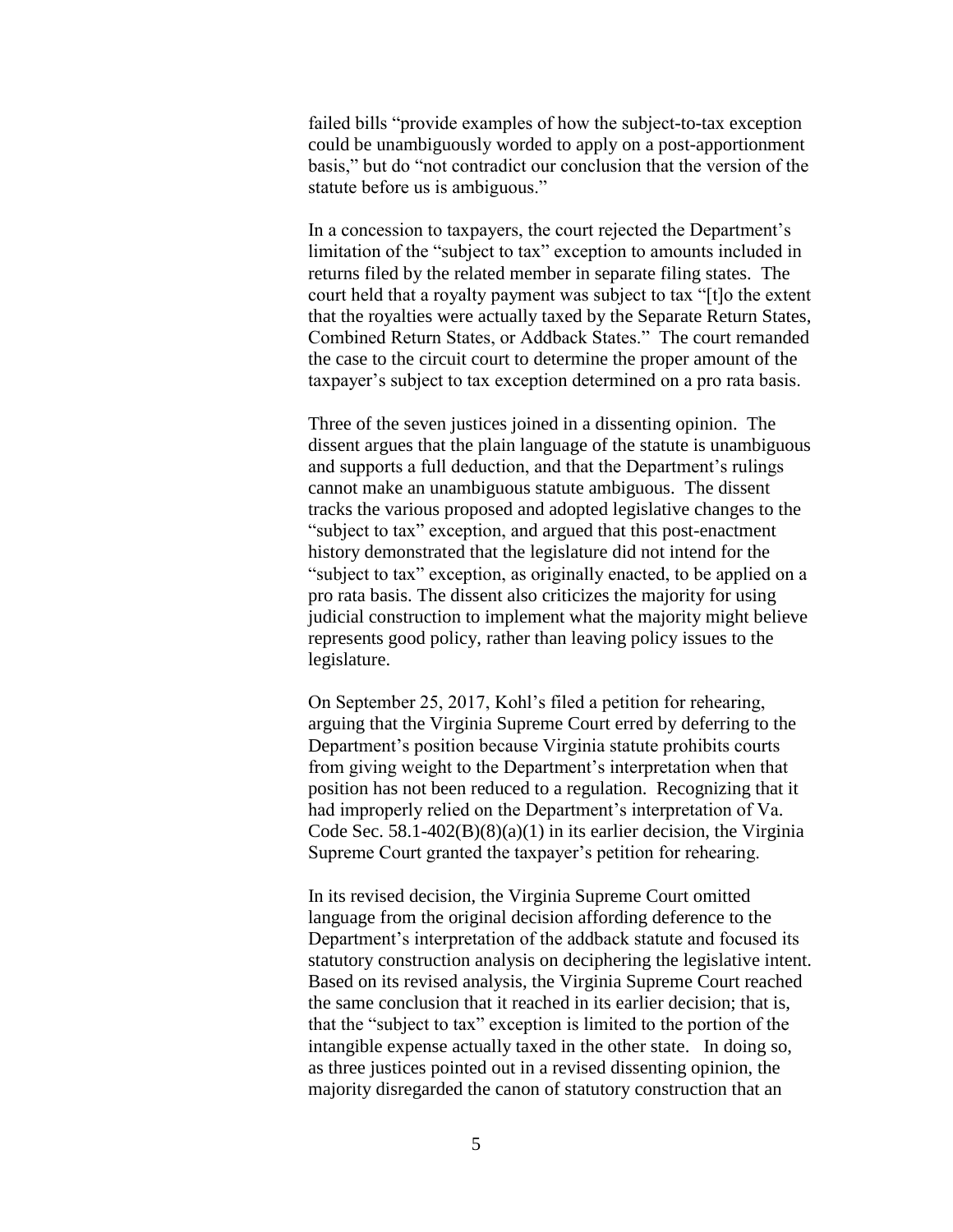ambiguity in a taxing statute be resolved in the taxpayer's favor. Importantly, the revised decision leaves intact the concession to taxpayers allowing the exception for intangible expenses paid to related members subject to tax in combined reporting states.

The Virginia Supreme Court remanded this appeal to the Richmond City Circuit Court for further proceedings regarding the computation of the taxpayer's exception to addback.

On remand, the parties could not agree on how to compute the taxpayer's exception to addback pursuant to the Virginia Supreme Court's decision. The taxpayer's position was that it was entitled to an exception to addback for tax paid in combined reporting states, while the Department contended the taxpayer was not entitled to an exception for combined reporting states because the intercompany transactions were eliminated in combination. The Richmond City Circuit Court granted summary judgment in favor of the Department on May 13, 2021, and held that the taxpayer was not entitled to an exception to addback for tax paid in combined reporting states. The taxpayer filed a motion for reconsideration on June 3, 2021, which the Circuit Court granted. The Circuit Court issued a revised opinion on September 9, 2021 that reaffirmed its initial May 13, 2021 decision in favor of the Department.

### 2. Alternative Apportionment using Market Sourcing

*The Corporate Executive Board Co. v. Virginia Dep't of Taxation*, (Va. Feb. 7, 2019)

The Corporate Executive Board Company (CEB) is headquartered in Arlington, Virginia and provides research and advisory services to large businesses around the world. During the  $2011 - 2013$  tax years, CEB derived over 95 percent of its revenue from sales to customers outside of Virginia. Based on Virginia's statutory method of apportionment, in addition to reporting the majority of property and payroll in the Commonwealth, CEB assigned 100 percent of its sales to Virginia under Virginia's "costs of performance" sourcing rule, which deemed all of CEB's sales to be Virginia sales. CEB also paid tax in dozens of other jurisdictions and assigned a large percentage of its sales to those states, as well.

CEB filed a refund claim requesting to use an alternative method of apportionment that would substitute a market-based rule for sourcing its receipts from sales of services for the statutory costs of performance sourcing rule. The Department of Taxation denied CEB's administrative claim. The Arlington Circuit Court granted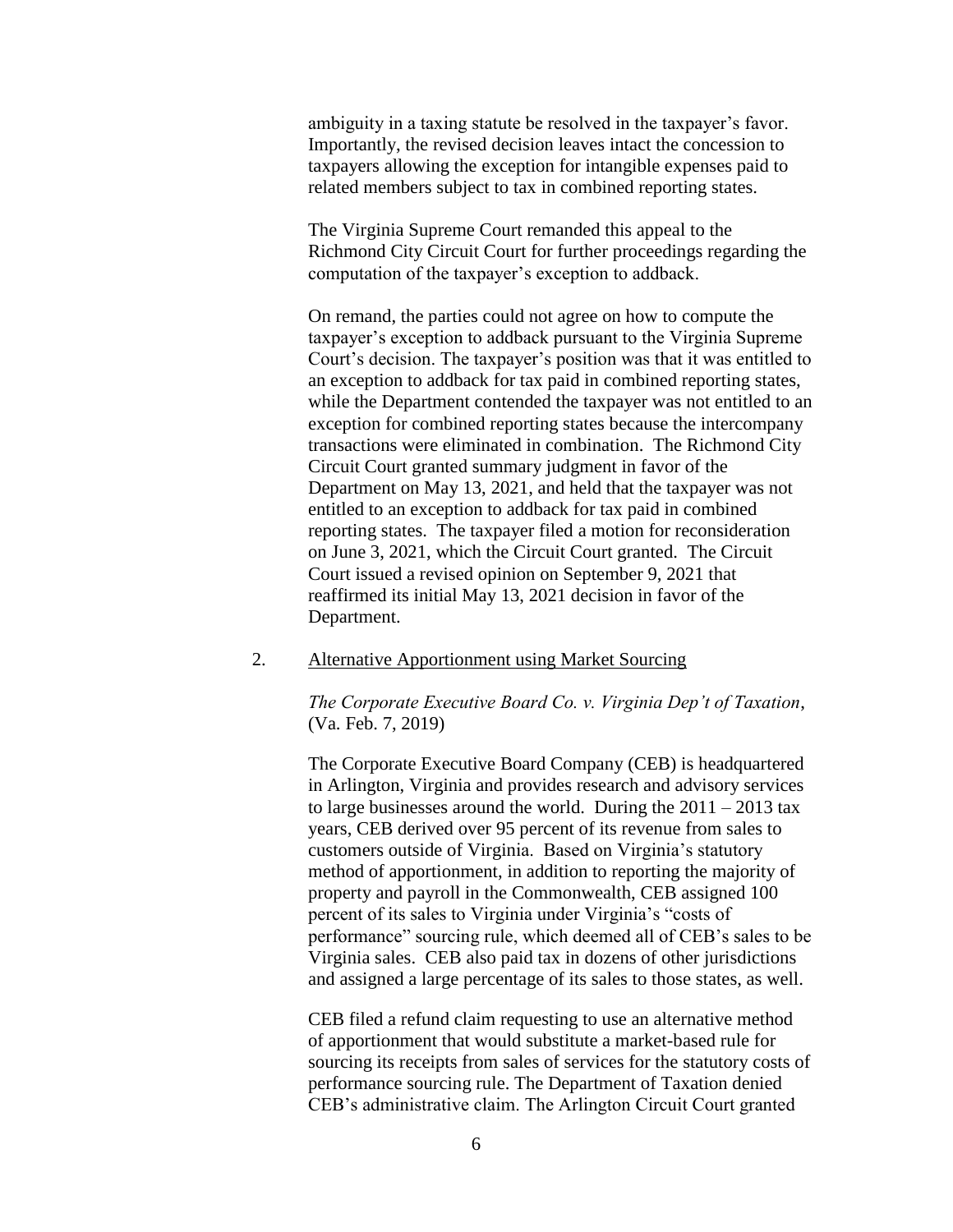summary judgment in favor of the Department on September 1, 2017. CEB appealed to the Supreme Court of Virginia.

Under Virginia's alternative apportionment regime, the Department will grant permission to use an alternative method of apportionment in two circumstances. First, if the statutory method produces an unconstitutional result under the particular taxpayer's facts and circumstances (i.e., if the statutory method is inapplicable). Second, if the statutory method results in double taxation of the taxpayer's income, and the inequity is attributable to Virginia rather than to the fact that some other state has a unique method of allocation and apportionment (i.e., if the statutory method is inequitable).

CEB argued that Virginia's statutory sourcing rule produced an unfair apportionment under the dormant Commerce Clause because it ignored the existence of interstate commerce, resulted in a significantly higher share of income being apportioned to Virginia than Virginia was entitled to tax, and produced substantial double taxation. However, the Court ruled that the statutory method was externally consistent because it captured, in a reasonable sense, how CEB's income was generated. The Court pointed to the fact that CEB employees working in Virginia developed the content for CEB's products and that the servers on which the products resided were located in Virginia.

With regard to inequity, the Court agreed that CEB satisfied the first prong of the Department's regulation -- the statutory method resulted in double taxation. In fact, the parties stipulated that CEB has paid tax on a multistate basis on an apportioned amount of income that well exceeded 120 percent of CEB's nationwide income. However, the Court found that the double taxation was not attributable to the Commonwealth because Virginia has applied the same costs of performance sourcing rule for decades. Instead, the Court held that it was other states' adoption of market-based sourcing over the years that caused the double taxation. The Court was unable to say whether any of the other states to which CEB assigned sales applied a "unique" method of apportionment. Accordingly, CEB did not meet its burden of showing that the statutory method produced an inequitable result.

### **Reed Smith's Observations**

This case continues the trend of taxpayers being unsuccessful in obtaining alternative apportionment relief, despite the fact that in several recent cases courts have allowed state revenue departments to force taxpayers to use alternative apportionment methods. This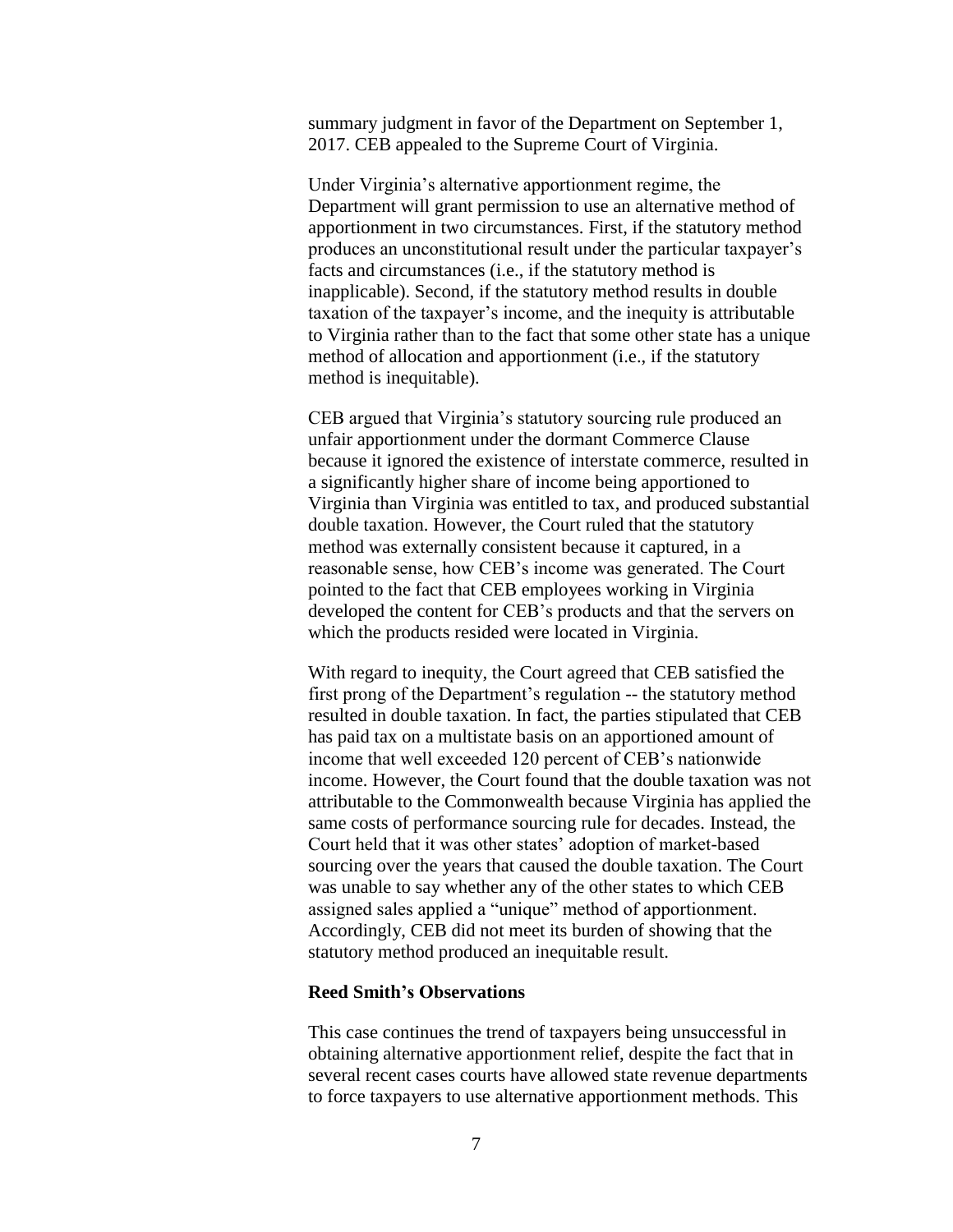case is especially interesting because the Court actually found double taxation in the record.

Nevertheless, it is not surprising that the Virginia Supreme Court ruled against CEB on the constitutional argument, considering the extremely high burden required for alternative apportionment requests under the Virginia regulations. However, the Court's analysis of the statutory inequity prong is curious. Based on the Court's interpretation of the pertinent regulation, it is unclear how a taxpayer could demonstrate that any particular instance of double taxation is attributable to Virginia.

#### 3. Property "Owned and Used" In Virginia

*R.J. Reynolds Tobacco Company (Successor-in-Interest to Lorillard Tobacco Co.) v. Virginia Dep't of Taxation*, Case No. CL13000614-00 (Cir. Ct. of the County of Danville)

In addition to requesting relief from an assessment that was based on a partial denial of a claimed exception to the intangible expense addback, Reynolds requested a refund based on an adjustment to its property factor.

Reynolds aged tobacco in Danville, Virginia and included the value of the aging tobacco in computing its property apportionment factor on its original return.

Under Virginia law, the property factor is a fraction, the numerator of which is the average value of the corporation's real and tangible personal property owned and used or rented and used in Virginia during the tax year, and the denominator of which is the average value of all of the corporation's real and tangible personal property owned and used or rented and used during the taxable year and located everywhere, to the extent such property is used to produce Virginia taxable income. Va. Code § 58.1-409.

Reynolds argued that its aging tobacco should not be included in the property apportionment factor because it was not both "owned and used" by Reynolds in Virginia. The tobacco could only be used when it is aged sufficiently to be transformed into cigarettes. Reynolds argued that the aging tobacco is akin to property "under construction" or that is being "developed to the point where [it] could be placed in production" and, thus, is not inventory.

Reynolds also relied, in part, on previous sales and use tax rulings that the Department issued (to Reynolds' predecessor) holding that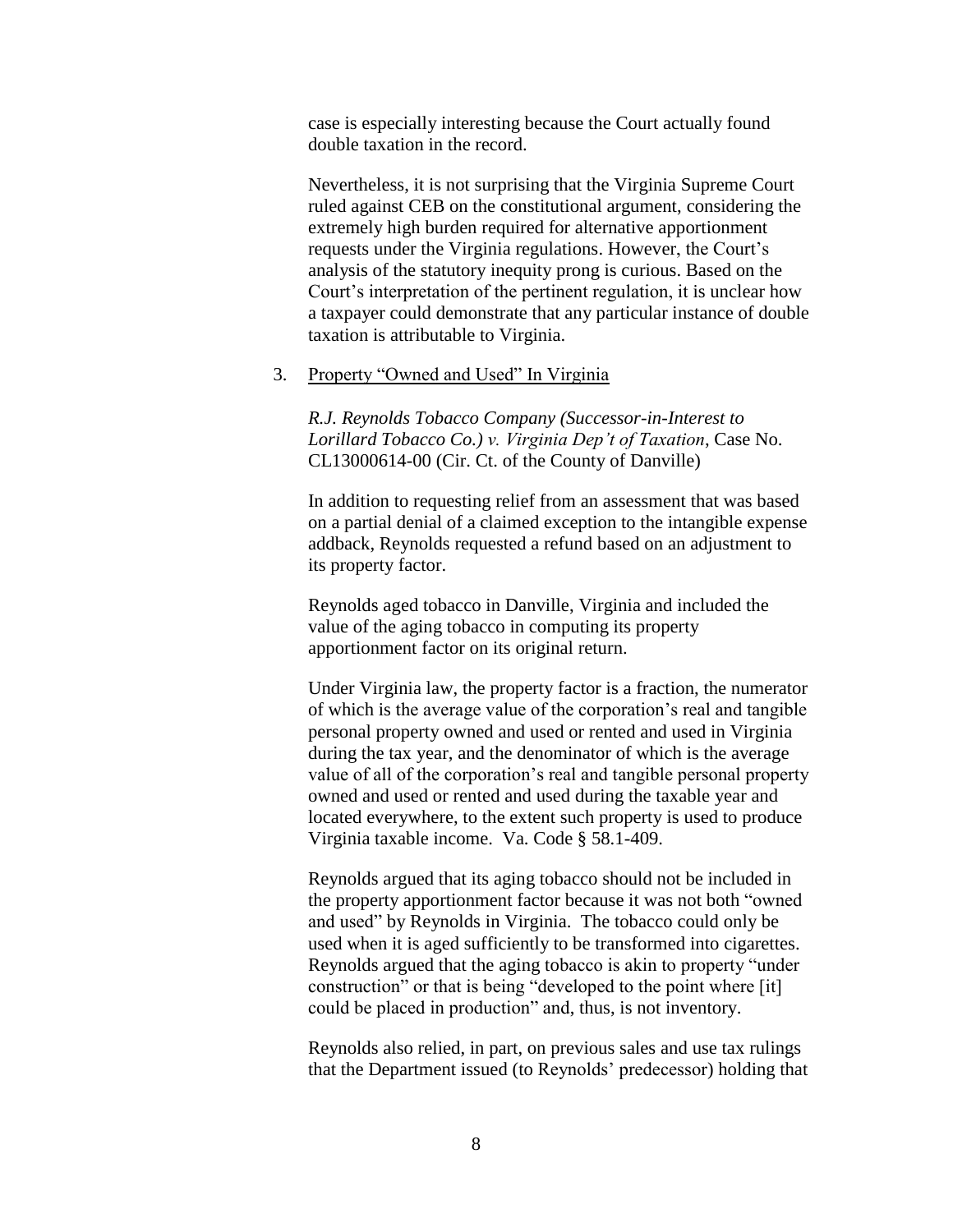the property Reynolds used in aging tobacco is subject to use tax because aging tobacco is not "processing or treatment."

On April 20, 2020, the Danville Circuit Court issued a decision in favor of Reynolds. The Court agreed with Reynolds that the tobacco in aging was "available-to-be-used." While the Department has promulgated a regulation which states that property "available for use" is included in the property factor, 23 V.A.C. 10-120-160(A)(4)(d), the Court found this is inconstant with the plain language of the statute—which refers to property that is used, not property that could be used. Accordingly, the Court struck the offending portion of the Department's property factor regulation and granted relief to Reynolds

The Department filed a notice of appeal on October 15, 2020. The Virginia Supreme Court granted the appeal on March 25, 2021, The parties have fully briefed the appeal, and the Virginia Supreme Court will likely hold oral argument in Fall 2021.

#### **Reed Smith's Observations**

Taxpayers who age goods or raw materials in Virginia (or any other state with a property factor with language similar to Virginia's) prior to manufacture or sale should consider filing refund claims. The longer that the goods are aged in Virginia, the larger an impact this would likely have on the Virginia property apportionment factor.

- C. Rulings of the Tax Commissioner
	- 1. Inclusion of Income from Sale of Partnership Interest P.D. 21-36 (Mar. 16, 2021)

The Department has held that a taxpayer is not entitled to exclude income from the sale of an LLC interest. The Department found that the taxpayer had not proved the LLC was not unitary with the taxpayer because the LLC "was separately managed and generally operated independently of" the taxpayer. Furthermore, the Department suggested that even if the LLC was not unitary with the taxpayer a portion of the income from the sale of the LLC interest would have been attributable to Virginia because the LLC had a manufacturing facility in Virginia.

2. Sourcing of Software Licenses and Technical Support– P.D. 20- 128 (July 21, 2020)

> The Department has ruled that receipts from software licenses are sourced on a destination basis as receipts from a sale of tangible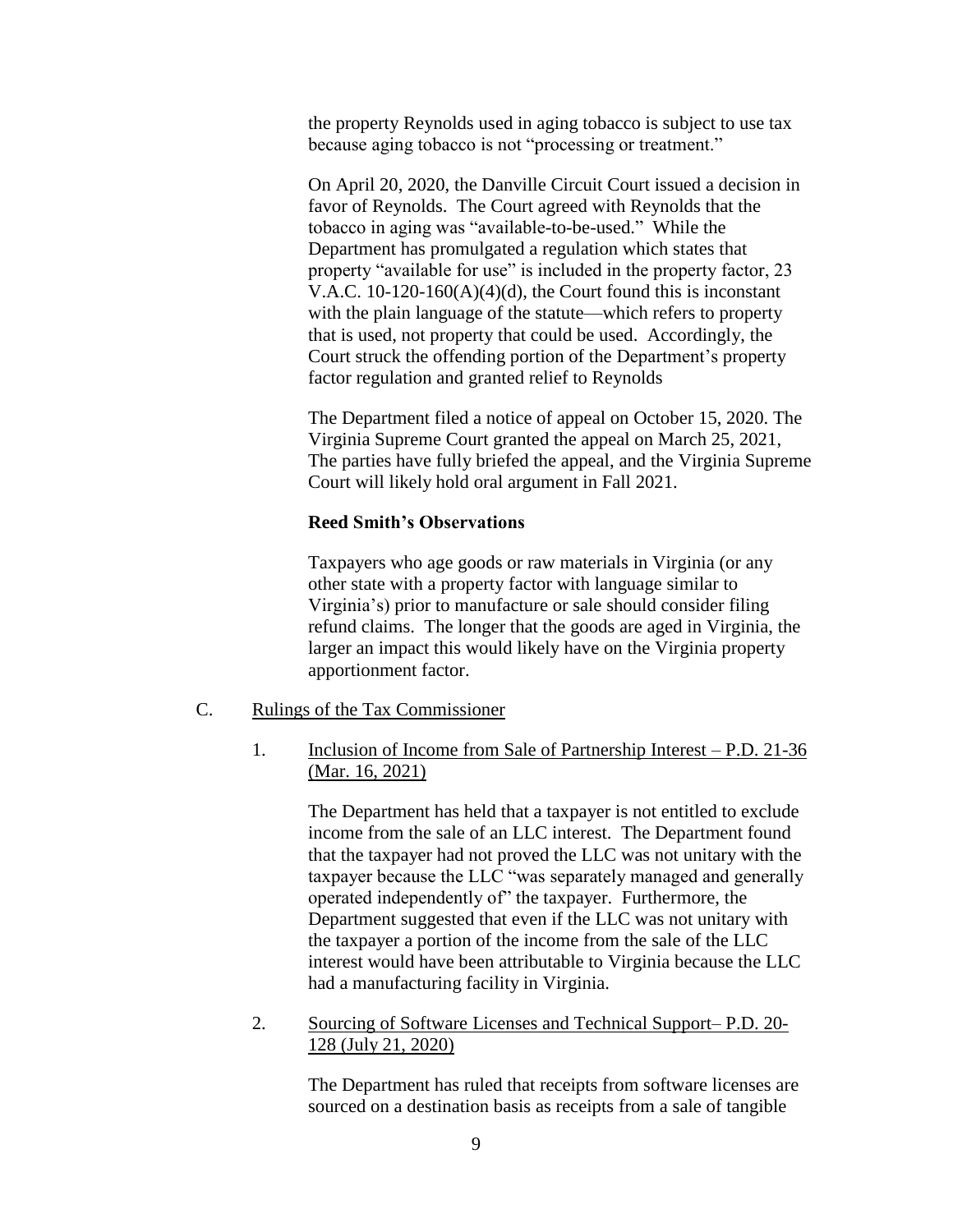personal property while fees for technical support with respect to the software are sourced on a cost of performance basis as receipts from services.

3. Sourcing of Commissions, Advertising, and Background Checks – P.D. 19-2 (January 25, 2019)

> The Department ruled that receipts from commissions, advertising, and background checks received pursuant to contracts signed by the taxpayer's employee in Virginia are Virginia-source receipts. The Department appears to have applied the rules for sourcing an individual's income rather than the rules for sourcing a corporation's receipts in this ruling.

### **Reed Smith's Observations**

In this ruling, this sourcing methodology was favorable for Virginia, because it created nexus for the taxpayer under Virginia's factor presence nexus rule (although the Department left open the possibility that the taxpayer's activities in Virginia were protected by P.L. 86-272). However, applying this ruling could produce favorable results for taxpayers with converse facts. For example, this could be beneficial for service providers that have significant costs of performance in Virginia but have salespeople outside the state who enter into contracts with customers.

4. Cost of Performance and Sales Factor – P.D. 18-190 (November 7, 2018)

> The Department ruled that, in computing its sales factor, a service provider must analyze costs of performance on a contract-bycontract basis rather than on an aggregate basis. Thus, even though the taxpayer established that its aggregate costs of performance were predominantly outside Virginia, it was not entitled to a reduction in its sales factor because it did not show that the costs of performance were predominantly outside Virginia for the performance of specific contracts. Rather than denying the taxpayer's appeal, the Department provided the taxpayer additional time to submit contract-by-contract substantiation.

5. Taxpayer's Ability to Claim a Subtraction for Expenses Offset by a Credit Claimed at the Federal Level – P.D. 17-192 (November 16, 2017)

> The Department ruled that to the extent a taxpayer's payroll expenses may be reduced by claiming a credit against their federal income tax liability pursuant to IRC § 45B for Social Security taxes paid on employee tips, the amount of the reduction may not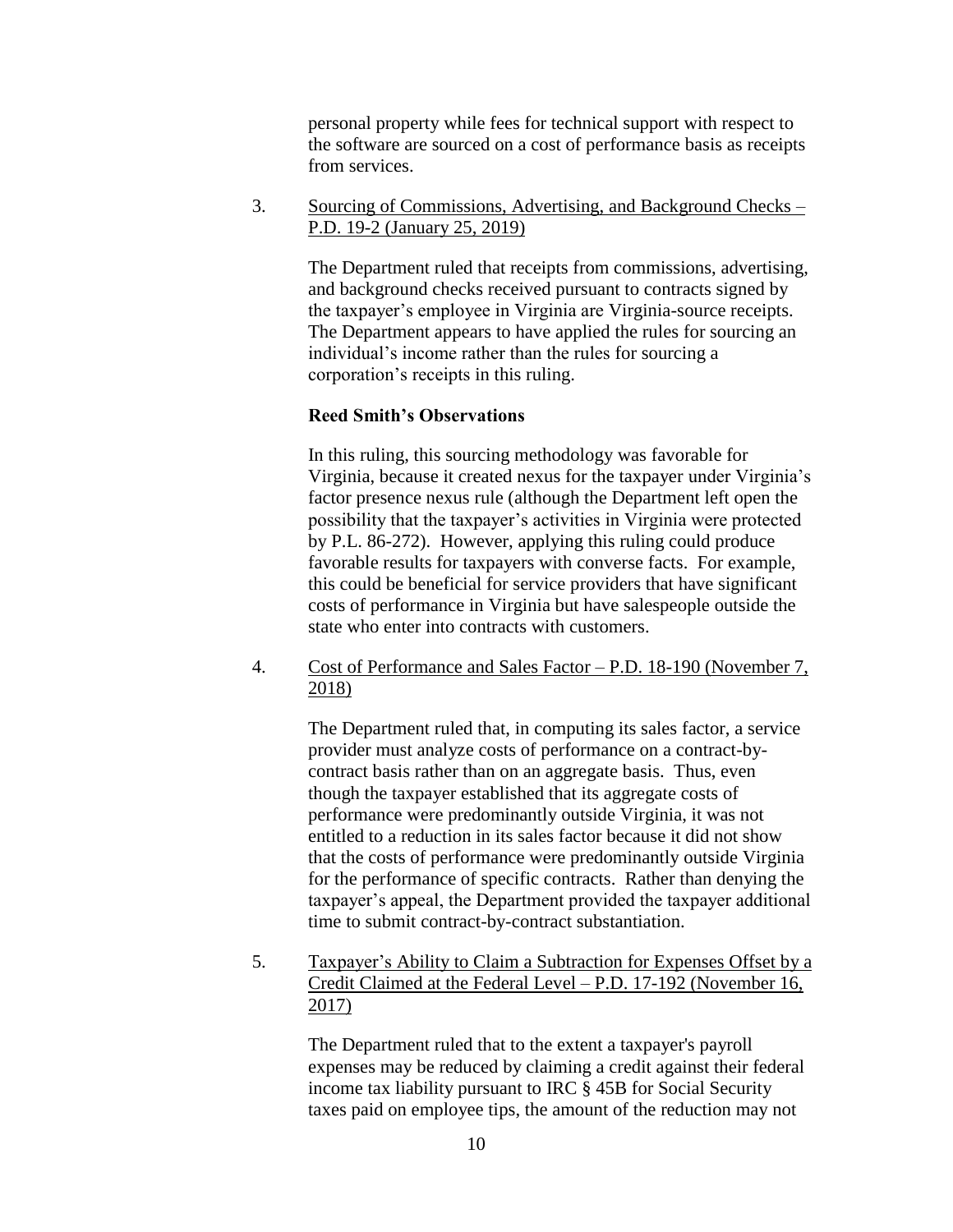be claimed as a subtraction on the Virginia income tax return. This is because Virginia does not allow a taxpayer to claim a subtraction for expenses offset by a credit at the federal level unless allowed by statute.

6. Tax Treatment of Canadian Corporation's Income – P.D. 17-195 (November 16, 2017)

> The Department ruled that a Canadian corporation that was subject to the Convention between the United States of America and Canada with Respect to Taxes on Income and on Capital (the "Convention"), would not be required to file a Virginia corporate income tax return. For Virginia corporation income tax purposes, the starting point for determining income taxable in Virginia for corporations is identical to that as defined by the IRC. Under the terms of the Convention, the Canadian Corporation had no federal taxable income. Therefore, the Tax Commissioner ruled that the Canadian corporation did not have any Virginia taxable income.

### 7. Foreign Source Income – P.D. 17-3 (January 19, 2017)

The Department ruled that proceeds from a foreign arbitration is not foreign source income. The taxpayer had sold stock in a subsidiary to a third party, and as part of the sale, retained the right to proceeds from a foreign breach of contract arbitration in which the subsidiary was involved.

On its return, the taxpayer excluded the arbitration proceeds as foreign source income. The Department rejected this exclusion because the settlement proceeds should be treated as gain from sale of the subsidiary. Because the subsidiary was a U.S. corporation, gain from the sale was not gain from the sale of an intangible outside the United States.

The Department's analysis does not acknowledge that the income from the foreign arbitration was, in fact, attributable to an intangible located outside the United States. The subsidiary's breach of contract claim was an intangible asset (a "chose in action"). If the taxpayer had sold the chose in action directly to the third party, it seems that it would be difficult for the Department to contest that this would qualify for the foreign source income subtraction.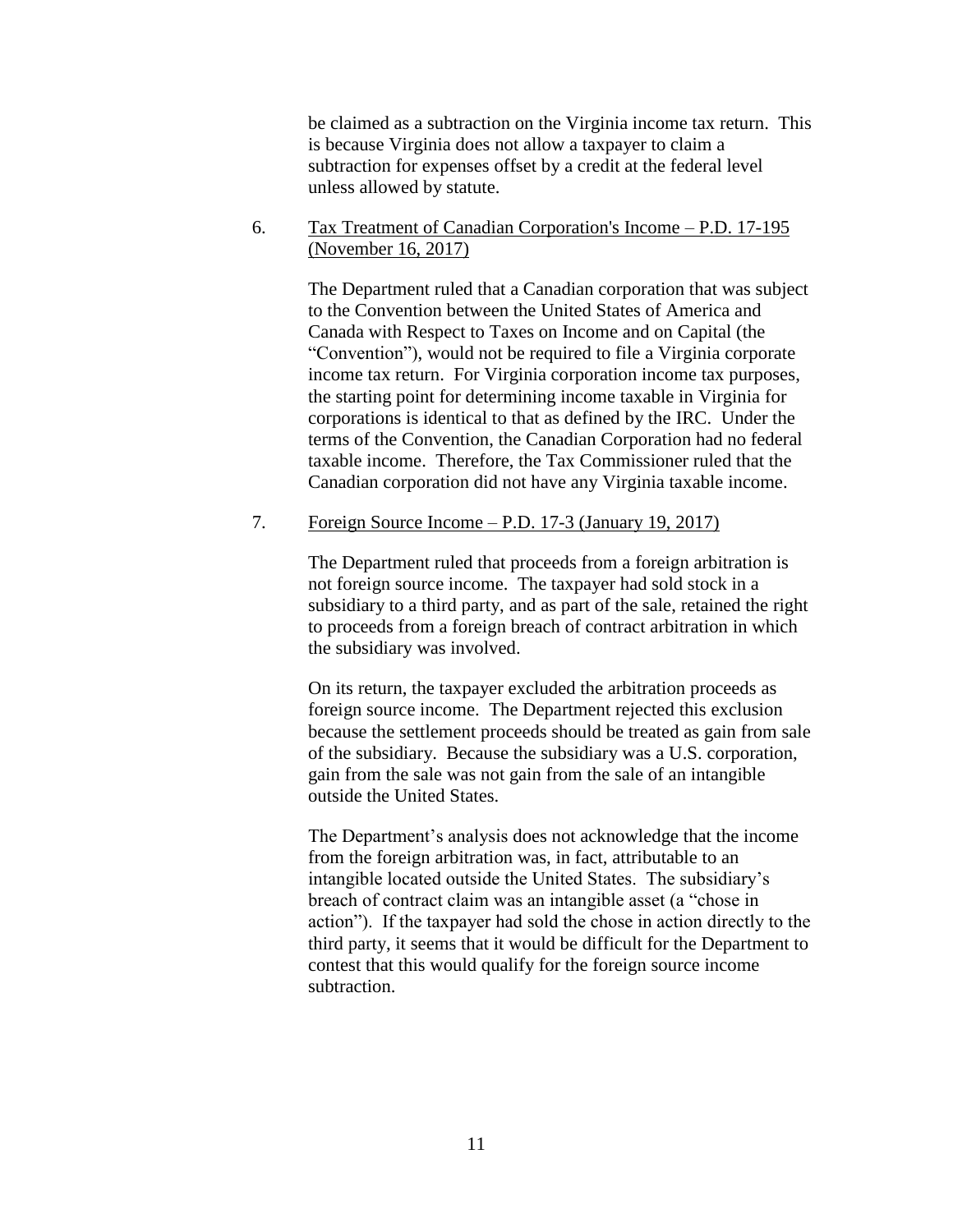## **II. TRANSACTIONAL TAXES**

### A. Legislative Developments

## 1. Temporary Sales Tax Exemption for Purchases of Personal Protective Equipment by Qualifying Businesses

S.B. 1403, enacted March 11, 2021, temporarily exempts purchases of personal protective equipment ("PPE") by qualifying businesses from sales and use tax. The statute has a broad definition of PPE; in addition to exempting items such as masks, gloves, disinfectants, and testing equipment, the statute also exempts some capital improvements such as HVAC modifications and engineering controls used to reduce the spread of COVID-19. In order to be a qualifying business, a business must adopt a COVID-19 safety protocol. The exemption took effect on March 11, 2021, and expires after the "expiration of the last executive order issued by the Governor related to the COVID-19 pandemic and the termination of the COVID-19 Emergency Temporary Standard and any permanent COVID-19 regulations adopted by the Virginia Safety and Health Codes Board."

### 2. Remote Seller and Marketplace Nexus

During the 2019 legislative session, the legislature enacted a statute that creates sales and use tax collection obligations for remote sellers and marketplace facilitators, effective July 1, 2019. Under the statute, a remote seller is required to collect tax if it has either \$100,000 of gross revenue from retail sales in Virginia in the prior or current calendar year or engages in 200 or more retail sales transactions in Virginia in the prior or current calendar year. The statute also provides procedural rules regarding the timing of local sales tax rate changes. The statute requires a marketplace facilitator to collect tax if it facilitates a certain volume of sales in Virginia (with the same thresholds as for remote sellers) or conducts certain enumerated activities in Virginia. H.B. 1722 (2019).

## 3. Dealer Registration based on Inventory

During the 2017 legislative session, Virginia passed legislation that clarifies that storage of inventory within the Commonwealth of Virginia is sufficient contact with Virginia to require an out-ofstate seller to register as a dealer for the collection of sales and use tax on sales to customers within Virginia. This legislation was aimed at ensuring that the presence of inventory within Virginia in a fulfillment center or warehouse will give rise to an out-of-state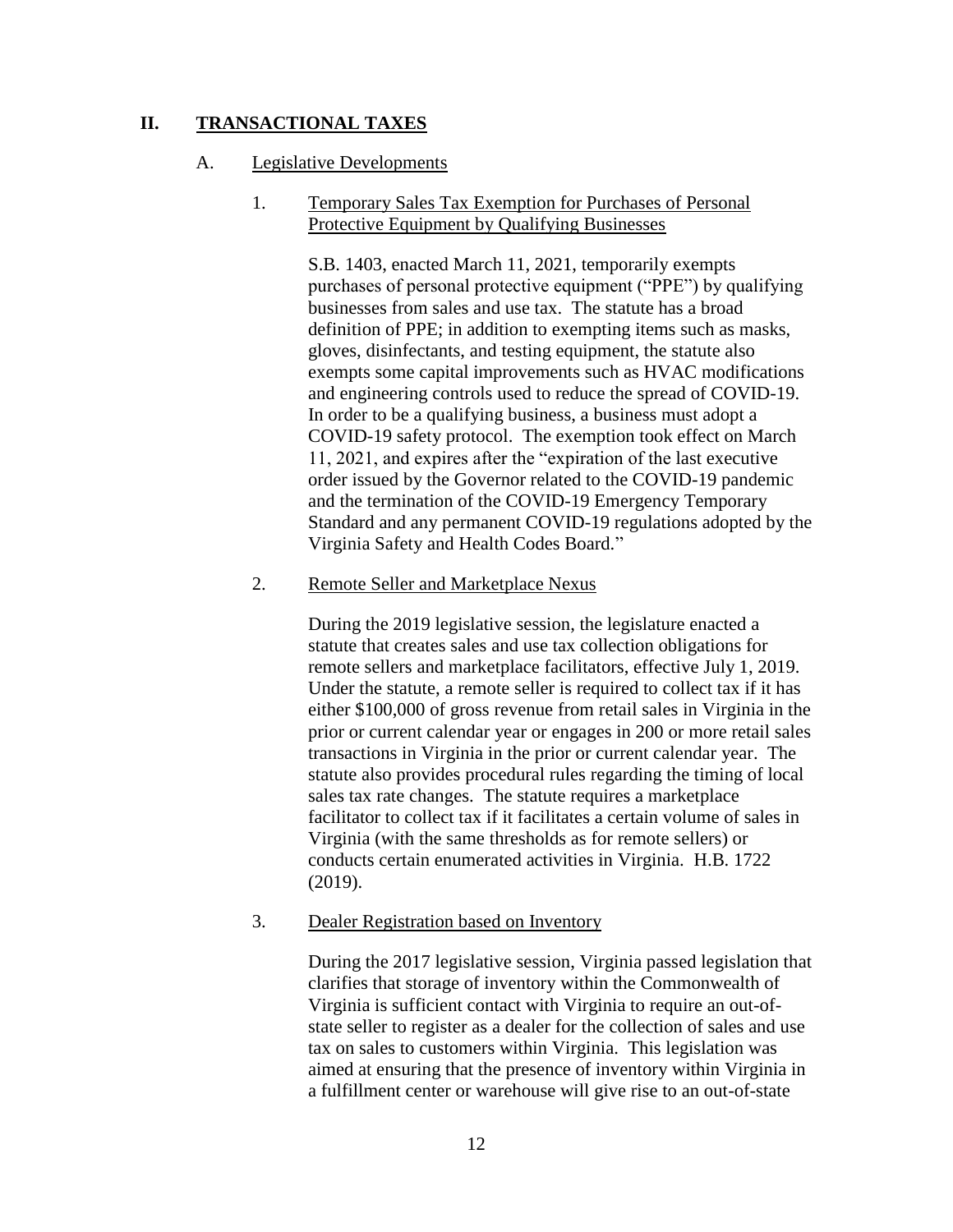dealer's obligation to collect sales tax on sales to Virginia customers. H.B. 2058 (2017); S.B. 962 (2017); Item 3.5-15 of the 2017 Appropriation Act (H.B. 1500).

B. Judicial Developments

## 1. Taxation of Equipment and Software Sold to Internet Access Providers

*Alcatel-Lucent USA Inc. v. Virginia Department of Taxation*  (Richmond City Circuit Case No. 20003591-00)

The taxpayer in this pending case is a retailer of equipment and software used in telecommunications that collected tax on equipment and software that it sold to an Internet access provider. The taxpayer filed a refund claim for the tax paid on those transactions, arguing that the sales of equipment were not taxable pursuant to a statutory exemption for broadcasting equipment and that the sales of software were not taxable pursuant to a statutory exemption for "services not involving an exchange of tangible personal property which provide access to or use of the Internet . . . including software . . . delivered electronically via the Internet."

The Department denied the taxpayer's refund claim. For the equipment sales, the Department invoked the doctrine of strict construction, and concluded that the statutory exemption for broadcasting equipment sold to Internet access providers was limited to sales to retail providers of Internet access. Based on the Department's independent research (such as news releases and Google searches), the Department asserted that the taxpayer had not proved that its customer was a retail Internet access provider. For the software sales, the Department concluded that that the taxpayer did not provide adequate documentation to prove that the software was electronically delivered. The taxpayer provided procedures for its customer to download software and software license keys, but the Department rejected this evidence as its policy is that a taxpayer must provide "a sales invoice, contract or other sales agreement" that "expressly certif[ies] the electronic delivery of the software and that no tangible medium for that software has been furnished to the customer."

One interesting point that is not addressed in the complaint is whether the Department needs to pay interest to a retailer on a refund of sales tax that the retailer collected from a customer. In the ruling under appeal in this case, the Department held that it can provide interest on sales tax refunded to a retailer if the retailer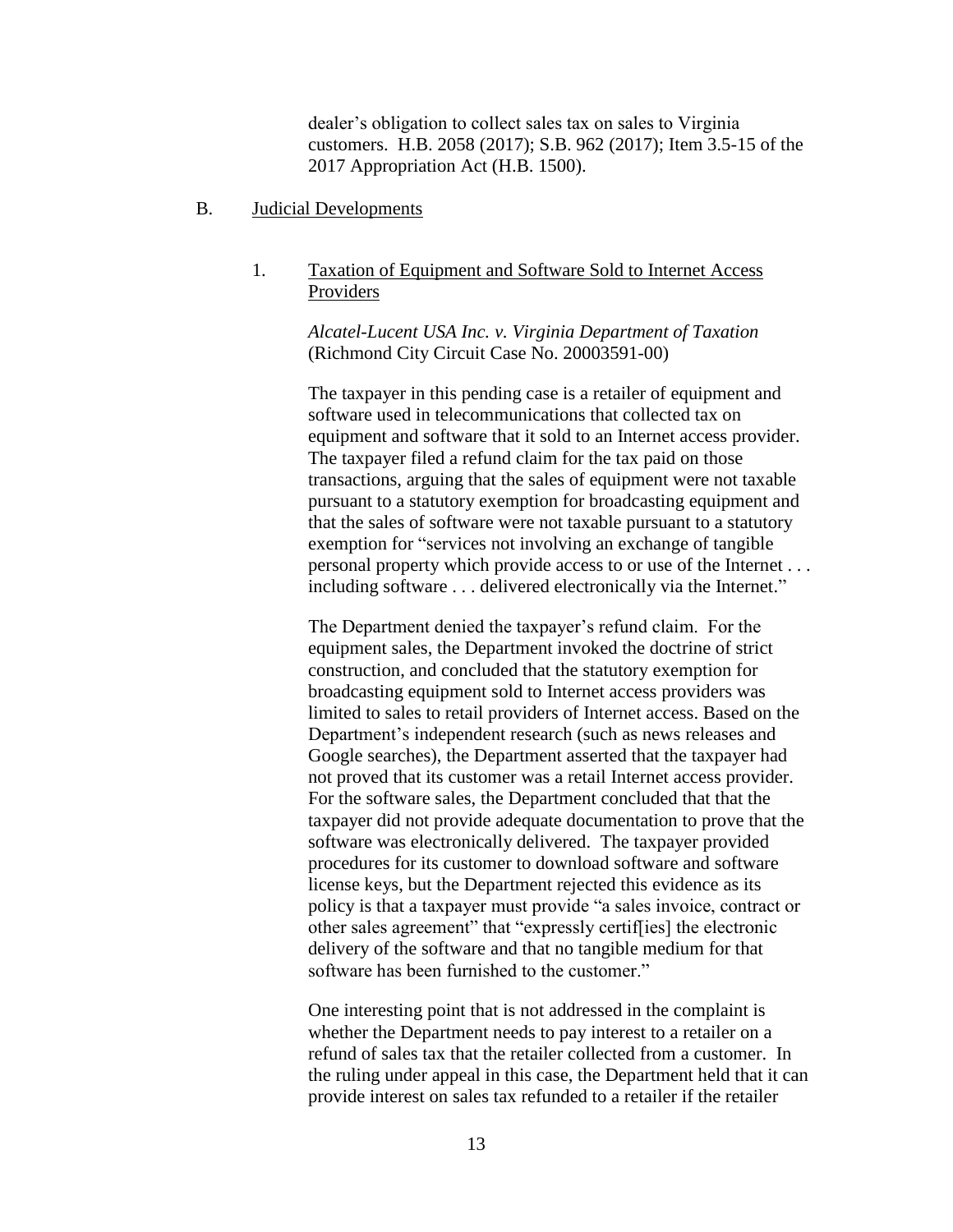identifies to the Department the customer to whom the interest will be paid. However, the Department reserved the right to verify that the interest was refunded to the customer.

The taxpayer filed a trial memorandum with the Court on August 31, 2021. In the trial memorandum, the Taxpayer pointed out that the Department's position in this case is inconsistent with a prior Attorney General Opinion interpreting the scope of the exemption, as well as the Fairfax County Circuit Court's opinion in *Cisco Systems, Inc. v. Thorsen*. The Circuit Court held a two day trial on September 14 and 15, 2021.

#### 2. Taxation of Internet Access Fees

*Central Telephone Co. of Virginia v. Virginia Department of Taxation* (Richmond City Circuit Case No. CL17000246-00)

The taxpayer in this pending case provides internet access to its customers. The Department assessed sales tax on the taxpayer's fees for broadband recovery, service activation, and early termination fees. The taxpayer is arguing that these fees are for internet access, so cannot be taxed under state law or the Internet Tax Freedom Act ("ITFA"). The Department's position is that even though the fees "are related to the provision of Internet service," they are taxable communications services because they are not for the direct provision of internet access.

### 3. Tangible Personal Property vs. Nontaxable Services

*Kangaroo Jac's [sic], Inc. v. Virginia Department of Taxation* (Chesapeake City Circuit Case NO. CL14003139-00)

The taxpayer in this case provides children's birthday party packages. A typical birthday party package consists of an hourand-a-half of playtime on inflatables and half-an-hour of pizza and cake. On its invoices for these packages, the taxpayer does not separately state the charges for the use of the inflatables and the food.

The taxpayer filed a refund for Virginia sales tax collected on its birthday party packages. Initially, the Department ruled that the true object of the taxpayer's transactions was the party services, not the food provided at the party. However, the Department also determined that because the taxpayer had collected Virginia sales tax on the birthday party packages from its customers, it was not entitled to a refund unless it also provided a refund of the tax collected to its customers.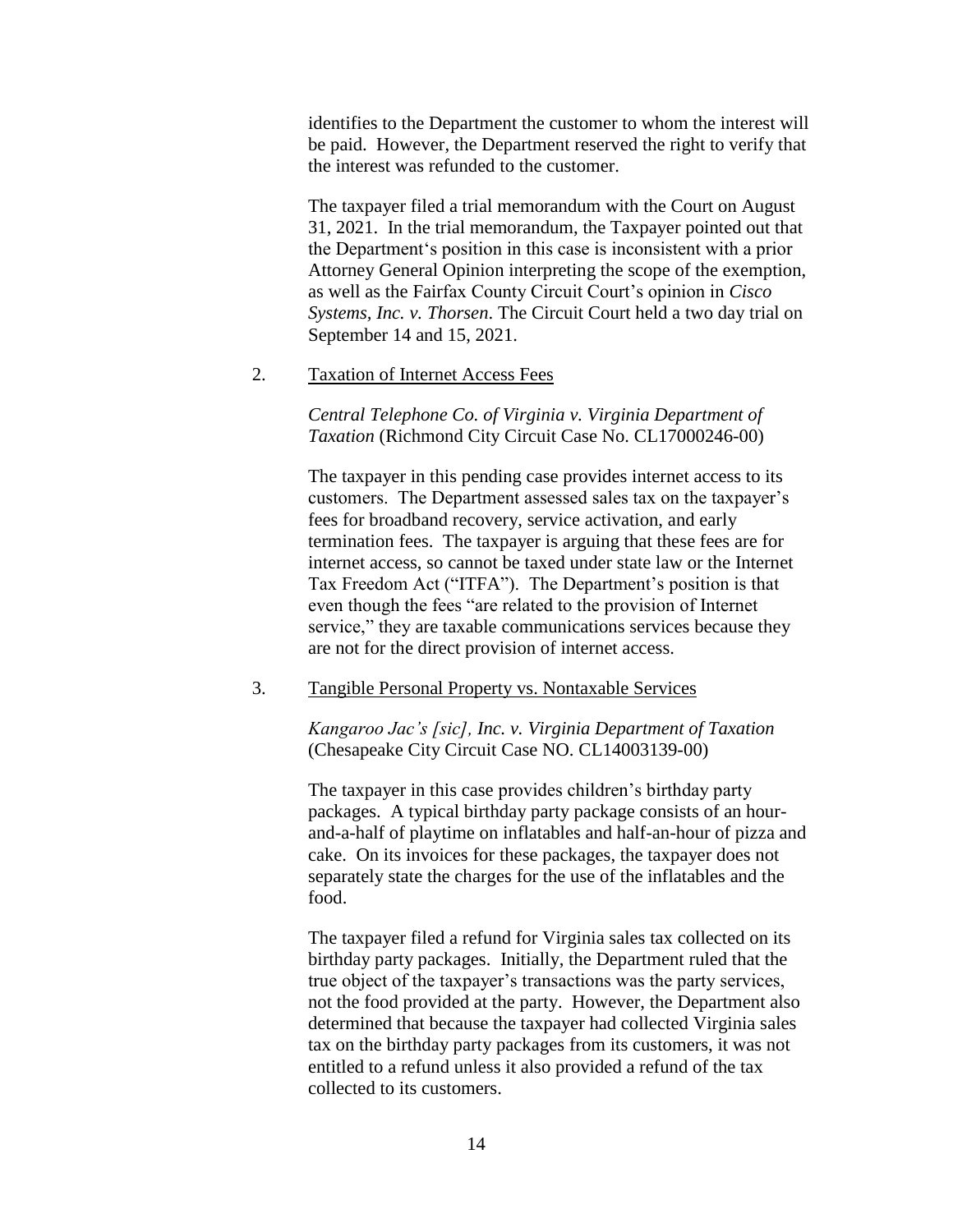Three years later, the Department rescinded its ruling and found that the taxpayer's entire charge for its party packages was taxable. The new ruling relied on the Department's regulation, which says that "'cover charges' or 'minimum charges' which include the provision of or the entitlement to food, drinks, or other tangible property" are taxable. The Department also cited a ruling that held that the entire admission charges to dinner theatre show was taxable because the charges entitled the payor to a meal.

The taxpayer filed a suit for refund in Chesapeake Circuit Court on December 31, 2014. The Department filed a demurrer and plea in bar on February 5, 2015. The Department's demurrer argued that the taxpayer's suit was defective because the taxpayer had not refunded the taxes it collected from its customers. The Circuit Court dismissed the appeal in November 2018.

#### C. Rulings of the Tax Commissioner

#### 1. Taxation of Return Shipping Labels – P.D. (May 25, 2021)

The Department ruled that return shipping labels that a retailer sent to its customers to allow "easy returns" were subject to sales and use tax. The Department found that the return shipping labels were not used or consumed outside Virginia, relying on P.D. 19-115.

#### **Reed Smith's Observations**

The return shipping labels at issue in this case may qualify for exemption as packaging materials, a question which the Department did not address in this ruling. Packaging materials are exempt from sales and use tax "when marketed with the product being sold," and are defined as "items which are used to package products for sale and which become the property of the purchaser subsequent to the sale." *See* 23 VAC 10-210-400. In fact, the Department's regulation lists labels as an example of a type of packaging material in its own regulation.

## 2. Taxation of Bundled Transactions – P.D. 20-16 (January 31, 2020)

On reconsideration of a prior determination, the Department ruled that a taxpayer that provided both interior design services and rented tangible personal property to its customers and separately itemized the charges for the services and property on a single invoice was not taxable on the services. While the Department's regulation on interior design requires the services to be "billed separately," the Department concluded that a single invoice that separately itemizes the services and property is sufficient to satisfy this test.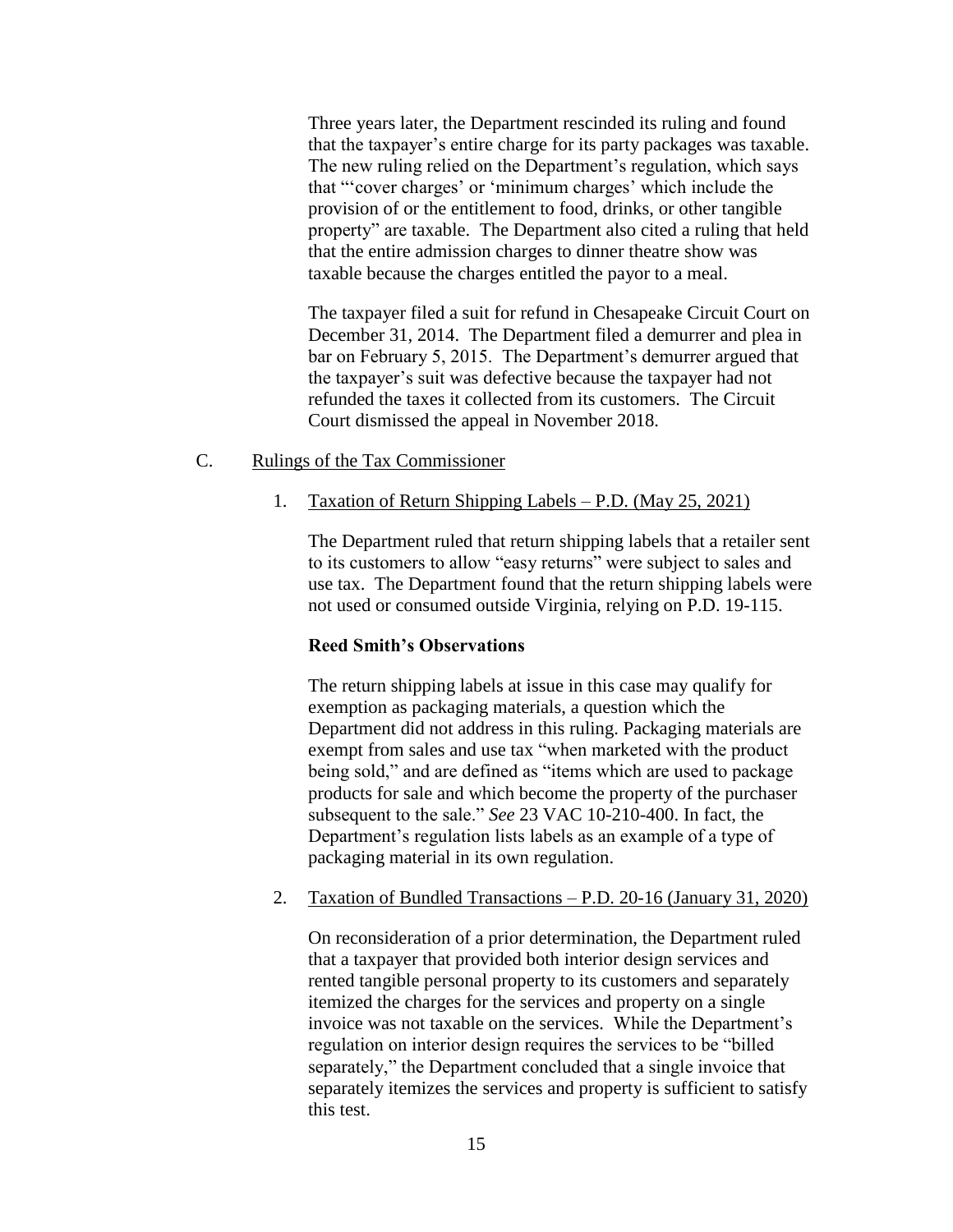3. Taxation of Lease-to-Own Transactions - P.D. 20-123 (July 14, 2020)

The Department ruled that a taxpayer who "provides third-party financing to customers for purchases of tangible personal property from dealers" in the form of a lease-to-own agreement must collect tax on the lease payments. The Department rejected the taxpayer's argument that the taxpayer was only providing financing and that liability for sales tax fell on the dealer rather than the taxpayer. The Department's conclusion seemed to rest on the fact that the taxpayer's agreement was in the form of a lease, although the taxpayer asserted that other states had concluded that it was a finance lease.

# **III. LOCAL TAXES**

### A. Judicial Developments

1. Short-Term Lodging

*Norton v. Board of Supervisors of Fairfax County* (Virginia Supreme Court 2021)

The Virginia Supreme Court held that Fairfax County had statutory authority to impose "a transient occupancy tax on residential properties" that were rented by individuals to third-parties for "short periods of time." The court found that the statute that authorized local transient occupancy taxes allowed localities to impose transient occupancy taxes on any property that was 'used in the same manner as 'hotels, motels, boarding houses [and/or] travel campgrounds.'" While the court recognized that the residential properties at issue in this case were "clearly distinguishable from hotels, motels, boarding houses and travel campgrounds in many respects," it found that the residential properties at issue in this case were used in the same manner as hotels and could thus be subjected to tax.

2. Uniformity of Machinery & Tools Tax

*International Paper Co. v. County of Isle of Wight* (Virginia Supreme Court 2020).

The Virginia Supreme Court held that a taxpayer presented a prima facie case that a county violated the Virginia constitution's uniformity clause when the county raised the machinery and tools ("M&T") tax rate on all taxpayers, and used the increased tax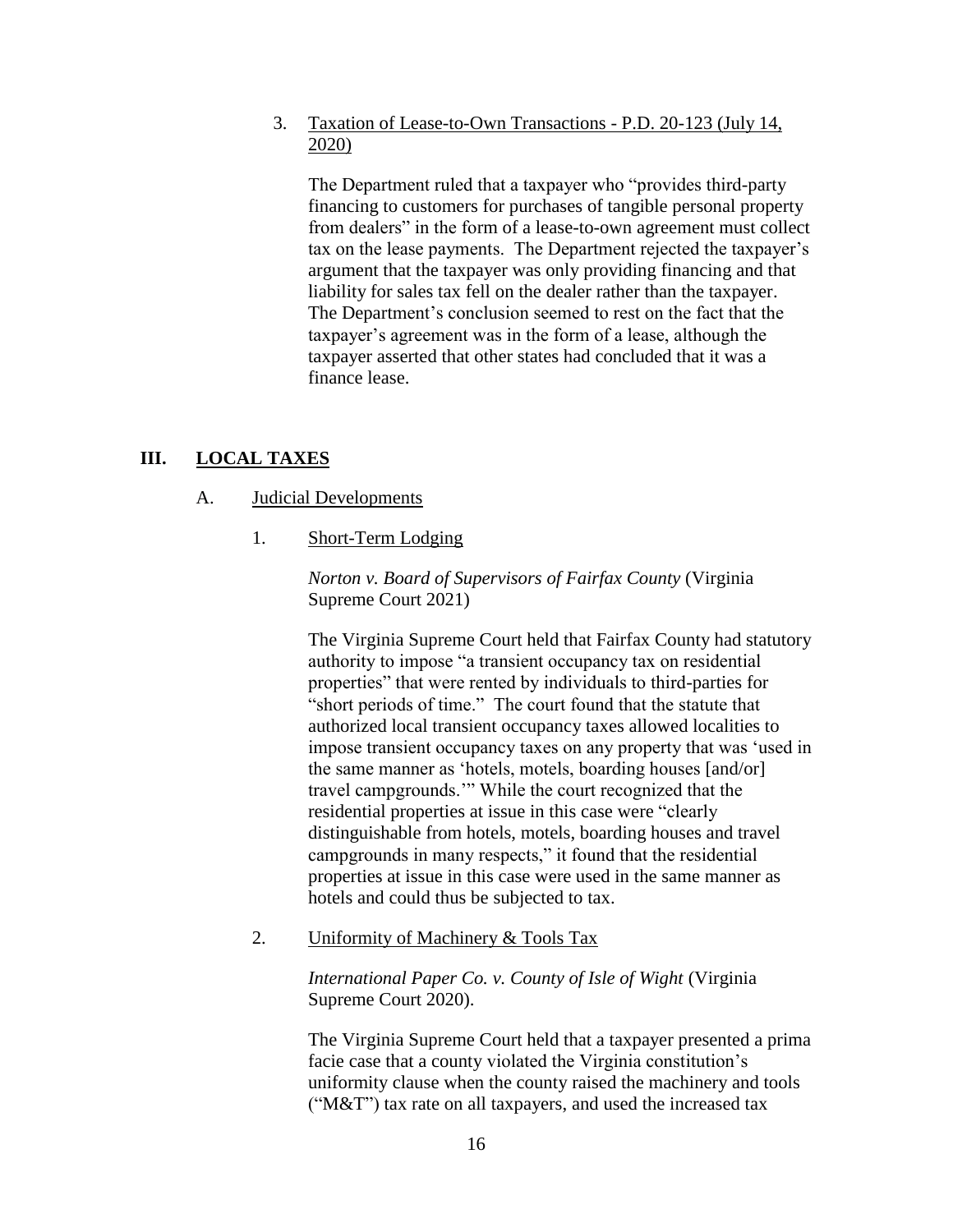revenue to fund grants that were provided to other M&T taxpayers in an amount that correlated strongly with the amount of the tax increase. The county did not provide a grant to the taxpayer in this case, who had received a refund of M&T tax for prior periods. The court concluded, viewed in the light most favorable to the taxpayer, the evidence was sufficient to show that the county's goal in increasing the tax rate followed by providing grants to some taxpayers was "to directly reduce a specific tax obligation" for a subclass of taxpayers in contravention of the uniformity clause. The court remanded to the circuit court for further proceedings.

### 3. BPOL and Internet Tax Freedom Act

*Cox Communications Hampton Roads LLC v. King* (Chesapeake Circuit Court Aug. 14, 2020).

The Chesapeake Circuit Court has held that the ITFA preempts the City of Chesapeake's business, professional and occupational license ("BPOL") tax as applied to internet access charges. The court concluded that the BPOL is a tax for purposes of ITFA (which was consistent with the Tax Commissioner's determination), and that the City's BPOL was not grandfathered under ITFA (which reversed the Tax Commissioner's determination).

4. 4-R Act and Stormwater Management Charges

*Norfolk Southern Railway Co. v. City of Roanoke* (4<sup>th</sup> Cir. Feb. 15, 2019).

The United States Court of Appeals for the Fourth Circuit held that the City of Roanoke's stormwater management charges are fees rather than taxes and, therefore, are not subject to the federal 4-R Act (which preempts taxes that discriminate against railroads). In this case, a railroad alleged that the City of Roanoke's stormwater management charges were discriminatory because Roanoke exempted lawns from the charge but not ballast, even though lawns and ballast are equally permeable by stormwater runoff.

The court found that the charges were fees rather than taxes, primarily because it viewed the charge as "part of a comprehensive regulatory scheme." Due to its finding that the charges are fees rather than taxes, the court did not reach the question of discrimination on the merits.

## **Reed Smith's Observations**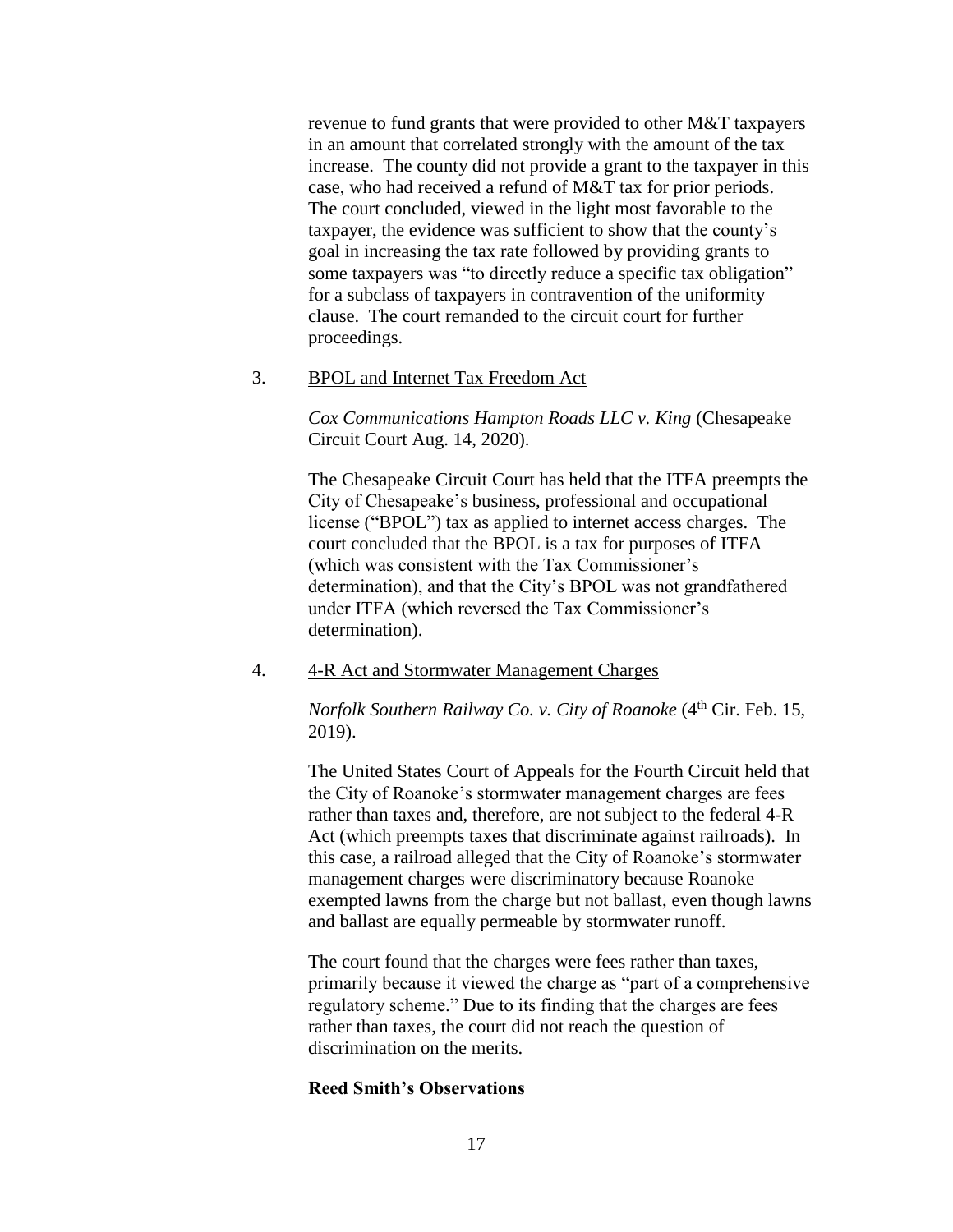The Fourth Circuit's decision in this case acknowledged that whether Roanoke's stormwater management charge was a tax or a fee was a "close question," and recognized that several other courts have held that stormwater management charges are taxes, not fees.

## 5. Dulles Duty Free, LLC v. County of Loudon (Virginia Supreme Court, Aug. 24, 2017)

The Virginia Supreme Court ruled that, under the Import-Export Clause of the United States Constitution, the BPOL tax imposed by Loudon County could not be imposed on a duty-free store's receipts from sales of goods that are destined for export. The Court reasoned that the BPOL tax is functionally indistinguishable from a sales tax on goods that are destined for export, which the United States Supreme Court has previously struck down.

Loudon County filed a petition for a writ of certiorari to the U.S. Supreme Court on December 19, 2017. The petition for certiorari was denied on April 2, 2018.

#### B. Rulings of the Tax Commissioner

## 1. Appealable Event for BPOL Tax - P.D. 18-211 & 18-213 (December 18, 2018)

In a pair of rulings, the Department has clarified the definition of what is and is not an appealable event for BPOL tax purposes.

In P.D. 18-211, the taxpayer received a decision from a locality that it was subject to the locality's BPOL tax, and attempted to appeal the decision to the Department. The Department found that the locality's decision was not an appealable event because "[n]o assessment was issued or increased, no refund has been denied, and the case did not involve a classification issue."

In P.D. 18-213, a locality partially allowed a deduction that the taxpayer had claimed on its returns and that the locality had previously fully denied as a result of the Virginia Supreme Court's decision in *Nielsen*. The taxpayer attempted to appeal the partial allowance of the deduction to the Department. The locality argued that the partial allowance was not an appealable event because it "was not an increase in the assessment of" BPOL tax, "the denial of a refund, or the assessment of [BPOL tax] where none was previously assessed." The Department agreed with the locality and found that the partial allowance of the deductions was not an appealable event.

2. BPOL Tax on Internet Access - P.D. 18-88 (May 16, 2018)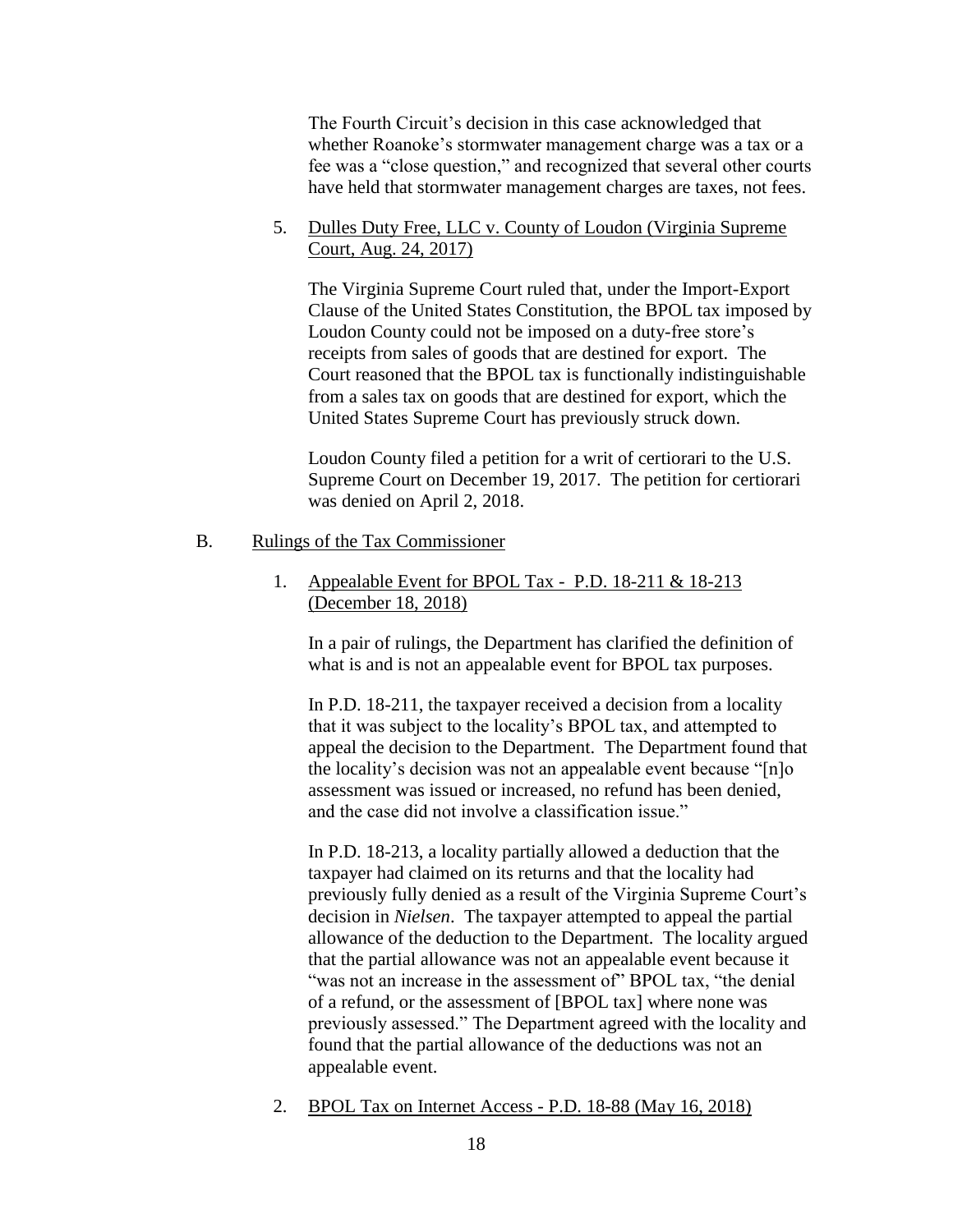The Department ruled that the ITFA does not preempt imposition of a Virginia locality's BPOL tax because the BPOL tax was grandfathered. The Department found that, as a matter of fact, the locality was permitted to impose BPOL tax on gross receipts from Internet access under the grandfather clause because it submitted evidence that it collected BPOL tax on charges for internet access prior to October 1, 1998. Accordingly, the Department upheld a taxpayer's assessment for unreported gross receipts on gross receipts attributable to internet access services. The Department pointed to a recent Supreme Court of Virginia case, *Dulles Duty Free, LLC vs. County of Loudoun*, 294 Va. 9 (2017), as providing additional authority that BPOL tax was within the scope of ITFA. In *Dulles Duty Free*, the court rejected the county's argument that the BPOL tax was a tax on the privilege of doing business and was not the same as a tax on goods. The Department took the position that *Dulles Duty Free* indicates that Virginia courts may look more to the operation and effect of a tax rather than its state law characterization in determining whether it is preempted by a federal law.

#### **Reed Smith's Observations**

This ruling's reliance on the ITFA is interesting for two reasons. First, counties that did not impose tax on gross receipts from providing Internet access prior to October 1, 1998 (or that cannot establish that they imposed tax prior to that date) do not qualify for the grandfather clause, so cannot tax those receipts. Second, Congress has enacted a statute that eliminates ITFA's grandfather clause on June 30, 2020, so the county in this ruling and other similarly situated counties are no longer able to impose BPOL tax on gross receipts from providing Internet access.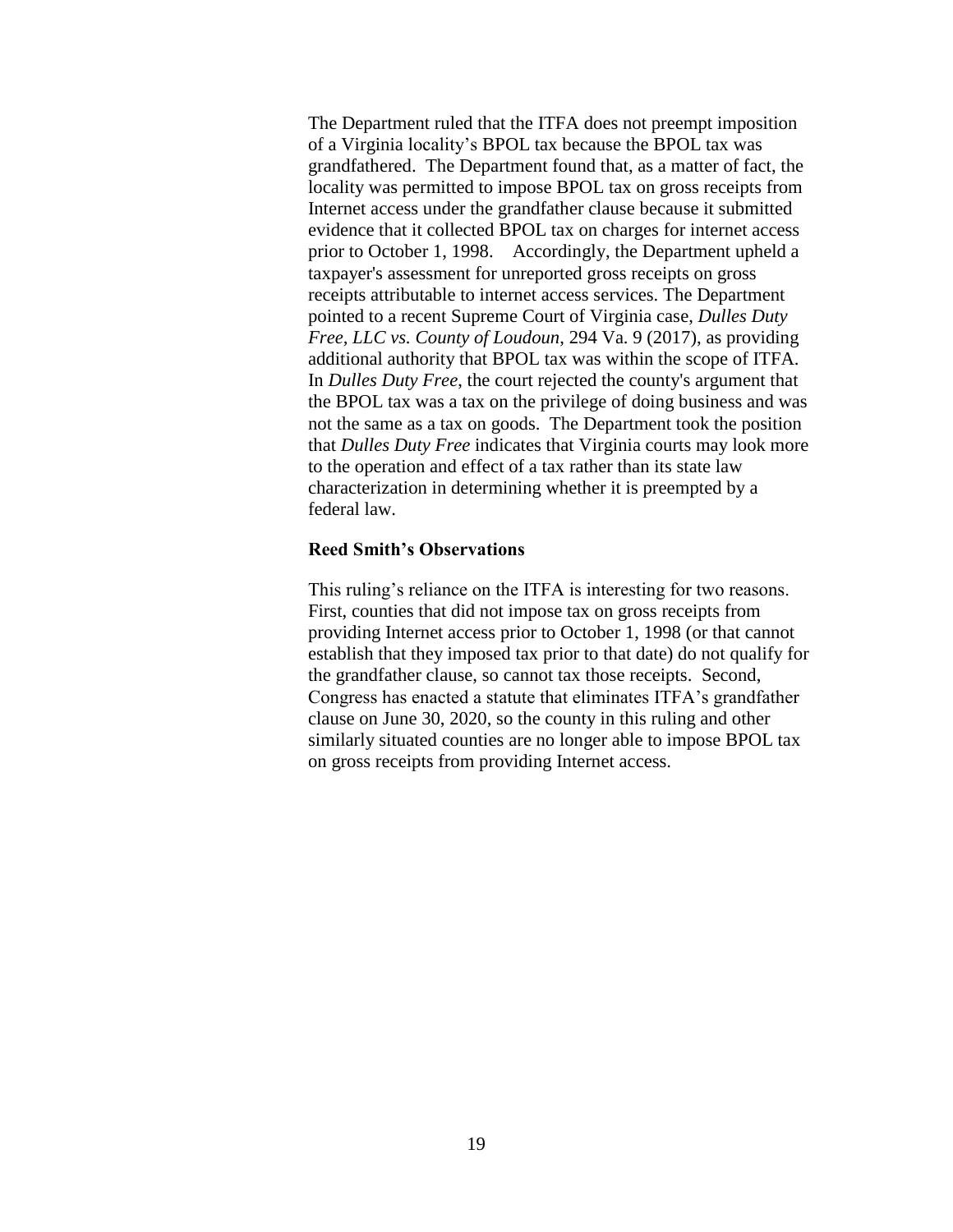3. Burden of Proof in BPOL Tax on Internet Access Administrative Appeals – P.D. 18-24 (March 14, 2018)

In response to the taxpayer's request for reconsideration of P.D. 17-94, contending that the Department's determination failed to demonstrate that the City met its burden of proving it qualified for grandfather protection under ITFA, the Department ruled that the administrative appeals process does not require a Virginia locality to act as a party bearing the burden of proof. As such, the locality's BPOL tax assessment on internet access services stood.

### **Reed Smith's Observations**

The locality's assessment stood on the basis that the locality's assessment is deemed prima facie correct. In other words, a locality's' claim that its BPOL tax was grandfathered was sufficient. Although the taxpayer presented cases from other states that stood for the proposition that the party asserting an exception to a federal statute bears the burden of proving the exception applies, the Department determined that the burden shifting caused by the ITFA is incompatible with Commonwealth's administrative appeals process. Thus, in order to prevail in one of these cases, a taxpayer will need to provide evidence that a locality does not qualify for grandfather protection under ITFA.

4. BPOL tax exemption for ancillary warehousing activities – P.D. 16-87 (May 19, 2016)

The Department has provided additional guidance on when a taxpayer qualifies for the exemption for ancillary warehousing activities conducted at a manufacturing site. The taxpayer in the ruling had manufacturing facilities located outside of a city imposing the BPOL tax and a warehouse located in the city. Under Virginia law, ancillary warehousing activities conducted at a manufacturing site are exempt from the BPOL tax. The Department ruled that the taxpayer's warehousing activities were not ancillary because the taxpayer had salespeople who were based at the warehouse, even though the salespeople spent less than 5% of their time at the warehouse.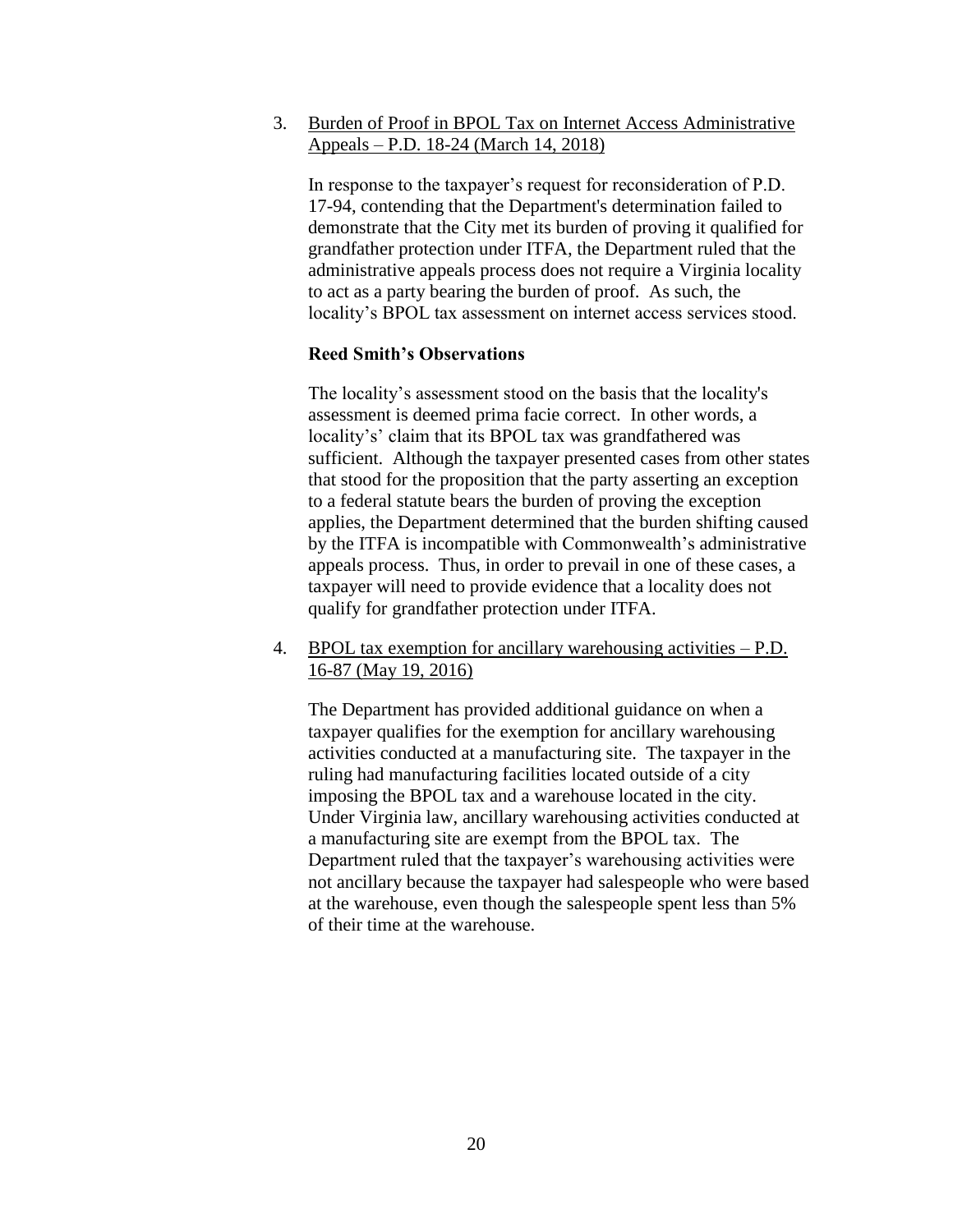5. Method of apportioning BPOL tax base - P.D. 15-170 (August 18,  $2015)$ 

In this ruling, the Department followed up on the Virginia Supreme Court's decision in *Nielsen* and provided further guidance to taxpayers on how to apportion their BPOL tax base. The Department emphasized that taxpayers should apportion the base using "the best data available." It cautioned against using the income tax sales factor to apportion the BPOL tax base because the sales factor "may include goods shipped and services rendered from definite places of business in states other than the state in question"

## **Reed Smith's Observations**

This ruling tells taxpayers what they cannot do. Unfortunately, it provides little insight into how taxpayers should actually go about apportioning their gross receipts for BPOL tax purposes.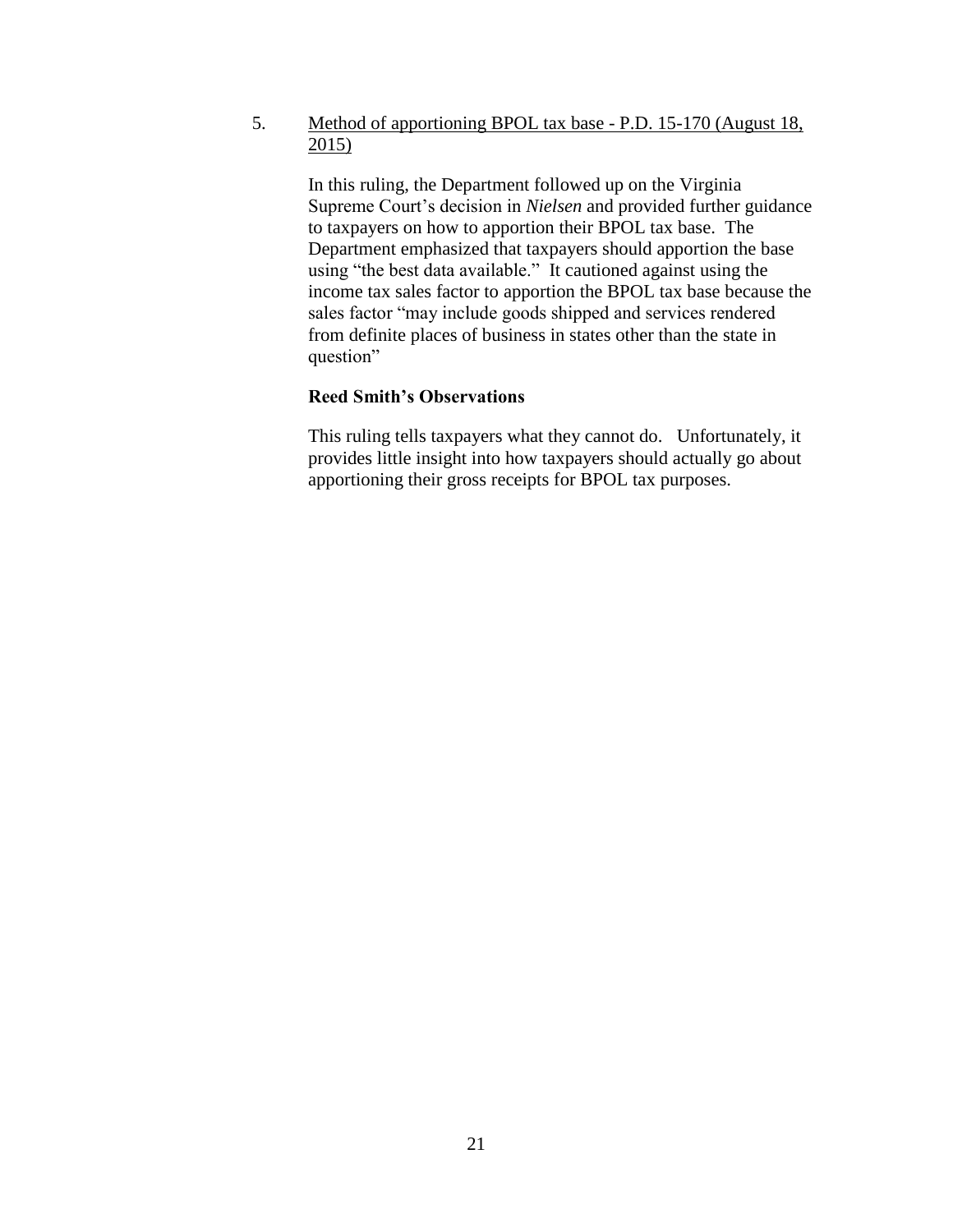## **IV. PROVIDERS' BRIEF BIOGRAPHIES**

## **A. DeAndré Morrow**

DeAndré is a member in the State Tax Group. He focuses his practice on Maryland, Virginia, and DC taxes. In 2017, The National Black Lawyers recognized DeAndré as a Top 40 Under 40 attorney.

DeAndré currently serves as Chair of the District of Columbia Bar Tax Section's State and Local Tax Committee and a Council Member of the Maryland State Bar Association's Taxation Law Section. His previous experience involves counselling clients on a full range of state and local tax matters including income, property, franchise, and sales and use taxes. Prior to going into private practice, DeAndré was a tax attorney for the Revenue Administration Division of the Comptroller of Maryland, where he was responsible for providing legal services to the legislative and executive branches of state government, and to attorneys, tax professionals and taxpayers requesting information or guidance on state tax revenue laws, regulations and policies.

## Recent Publications

"Supreme Court of Virginia denies taxpayer's request for alternative apportionment" *Reed Smith Client Alerts*; February 11, 2019 Co-Authors: Jeremy Abrams, Michael A. Jacobs, Michael I. Lurie

"Maryland adopts emergency economic nexus regulation" *Reed Smith Client Alerts*; August 30, 2018 Co-Author: Jeremy Abrams

"Reed Smith's Relationships: An Interview with Peter Franchot, Comptroller of Maryland" *Bloomberg Tax*; May 24, 2018 Co-Author: Jeremy Abrams

# **B. Michael I. Lurie**

Michael has been a member of Reed Smith's State Tax Group since 2013. He currently focuses his practice on Pennsylvania, Virginia, and New Jersey taxes, and unclaimed property. He represents clients in state tax return position evaluation, audit defense, administrative appeals, and litigation.

## Recent Publications

"Supreme Court of Virginia denies taxpayer's request for alternative apportionment"